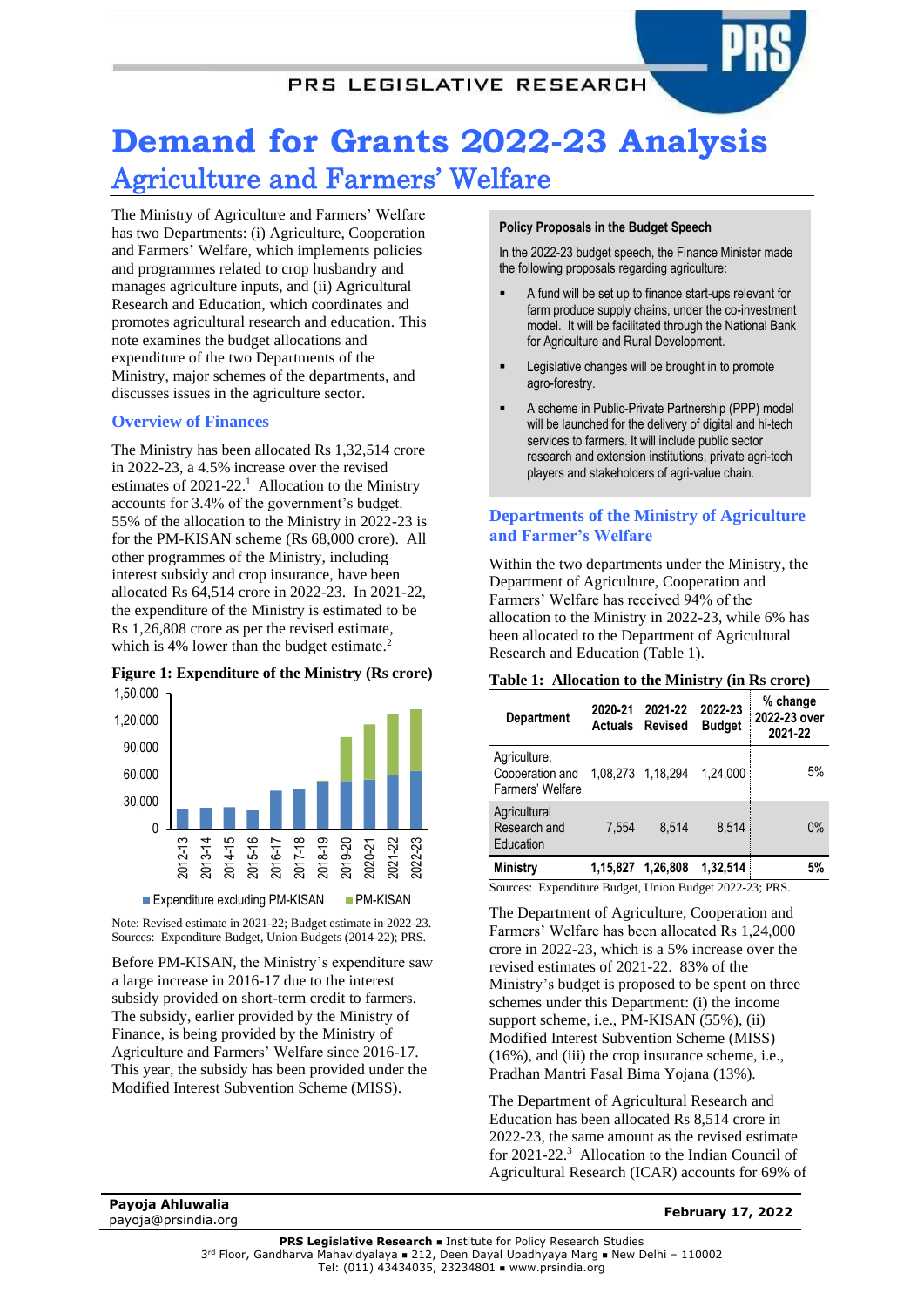the Department's allocation in 2022-23. Se[e Table](#page-11-0)  [8](#page-11-0) an[d Table 9](#page-11-1) in the Annexure for more details.

**Allocation vs actual expenditure:** Expenditure of both the Departments has been lower than their budget allocations in almost all years during the period 2012-22 [\(Figure 2\)](#page-1-0). The Ministry spent 19% less than its budget allocation in 2020-21. The Standing Committee on Agriculture (2020-21) noted in March 2021 that large amount of funds surrendered adversely affect the implementation of the schemes under the department and the flow of expenditure should be resolved with state governments.<sup>4</sup>

<span id="page-1-0"></span>**Figure 2: Deviation from budgeted expenditure** 10%



Sources: Expenditure Budget, Union Budgets (2012-23); PRS.

## **Major Schemes of the Ministry**

#### *PM-KISAN*

In February 2019, the government launched the PM-KISAN scheme to provide income support of Rs 6,000 per year to farmer families (disbursed in three instalments of Rs 2,000). The scheme aims to supplement the financial needs of farmers in procuring inputs for appropriate crop health and yields.<sup>5</sup> Earlier, only small and marginal landholder farmer families, i.e., families with total cultivable landholding of up to two hectares, were eligible for the scheme. In May 2019, the Union Cabinet approved the extension of the scheme to all farmer families irrespective of their size of landholdings. With this increase in coverage, expenditure on the scheme was estimated to increase from the budget allocation of Rs 75,000 crore to Rs 87,218 crore in 2019-20. 6 However, in 2019-20, the Ministry spent Rs 48,714 crore on the scheme, 35% lower than the budget allocation. [Figure 3](#page-1-1) shows the difference in the budgeted and actual expenditure under the scheme. For 2022- 23, the allocation has been increased to Rs 68,000 crore, 1% increase over the revised estimate in 2021-22 (Rs 67,500 crore).

## <span id="page-1-1"></span>**Figure 3: Budgeted and actual expenditure under PM-KISAN (Rs crore)**



Note: Figures for 2021-22 are revised estimates. Sources: Expenditure Budget, Union Budgets (2019-23); PRS.

**Implementation:** Initially, the scheme was expected to cover 12.5 crore beneficiaries.<sup>[6](#page-1-2)</sup> With the increase in coverage, this was revised to 14.5 crore beneficiaries. [6](#page-1-2) Till December 2022, 11.61 crore beneficiaries have been covered (farmers registered and seeking benefit under the scheme) which is close to 3 crore below the estimated beneficiaries . 7 However, the coverage under different instalments vary. [Figure 4](#page-1-3) depicts the number of payments from 2019-20 to 2021-22 per instalment. 8 2021-22 has highest number of instalments across the three periods from 2019-22.

<span id="page-1-3"></span>**Figure 4: Number of payments instalment-wise (in crore)**



<span id="page-1-5"></span><span id="page-1-2"></span>The Standing Committee (2021) recommended that necessary steps should be taken to register all eligible farmers under the scheme.<sup>9</sup> The Standing Committee on Agriculture (2020) had noted that the scheme is facing the following issues in implementation: (i) non-availability of proper land records in some states, (ii) slow identification of beneficiaries and delay in the uploading of data by states, (iii) issues with the matching of demographic data between the PM-KISAN database and Aadhaar data, (iv) incorrect bank accounts, and (v) poor internet connectivity in rural areas hampering the uploading of data.<sup>10</sup> In a response to the Standing Committee in 2021, the Ministry re-iterated that many of the above issues still prevail. The Committee recommended that the government should hold regular consultation with states to resolve issues and take corrective steps.

<span id="page-1-4"></span>**Land as an eligibility criterion:** Farmer families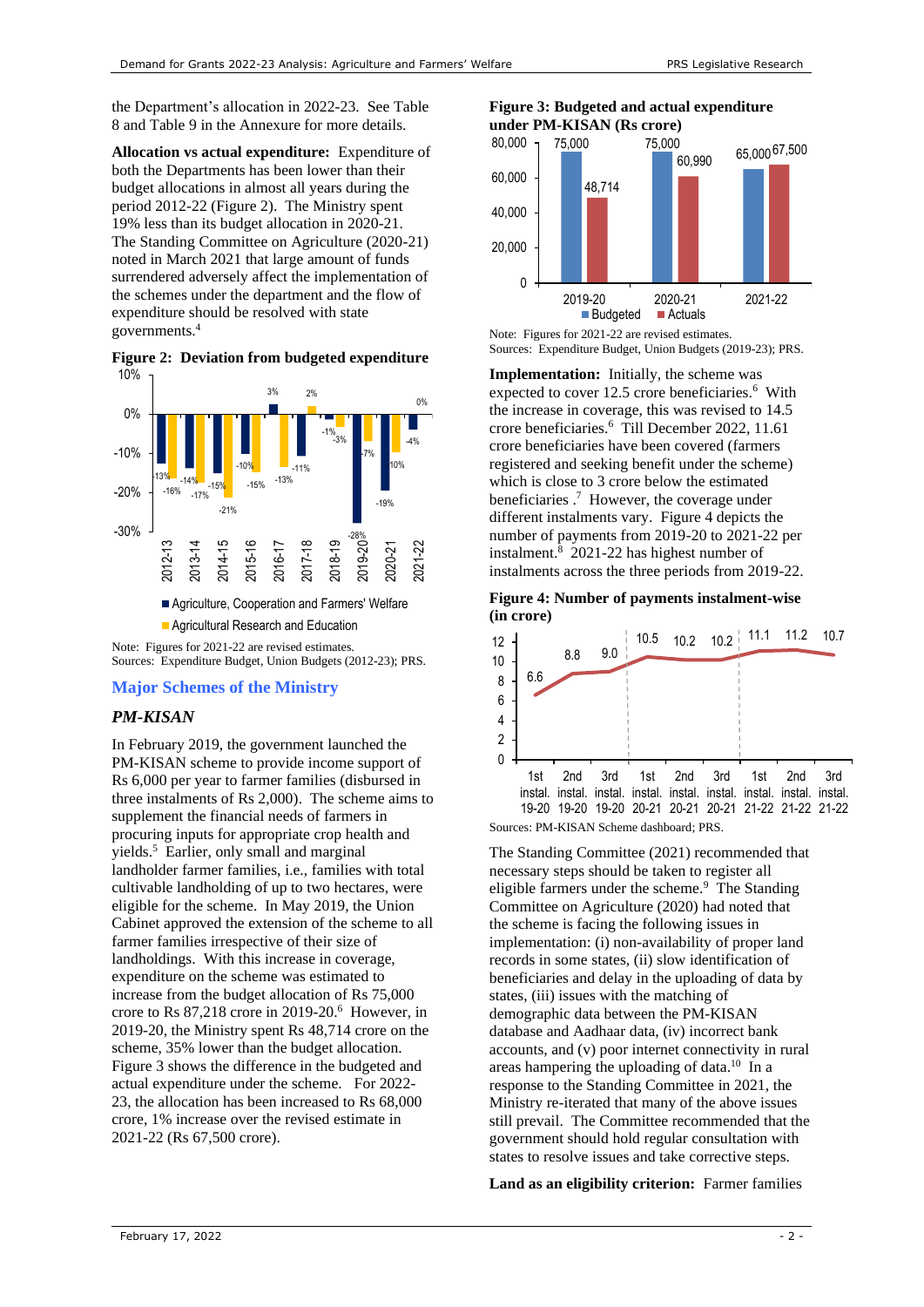owning cultivable landholding are eligible for receiving income support under the scheme. The beneficiaries are identified by states based on their land records. The scheme does not cover landless agricultural labourers who form 55% of the agricultural workers in the country [\(Figure 5\)](#page-2-0).<sup>11</sup> Agricultural workers include cultivators and labourers working in the agriculture sector. The share of landless agricultural labourers in total agricultural workers has increased over the years from 28% in 1951 to 55% in 2011. The Standing Committee (2020) noted that tenant farmers, who are a significant part of landless farmers in many states, do not receive the income support benefits.<sup>[10](#page-1-4)</sup> It recommended the government to examine this issue in coordination with states so that landless farmers can also receive benefits under the scheme.

<span id="page-2-0"></span>



Sources: Agricultural Statistics at a Glance 2020, Ministry of Agriculture and Farmers' Welfare; PRS.

## *Rashtriya Krishi Vikas Yojana*

The Rashtriya Krishi Vikas Yojana (RKVY) umbrella scheme was initiated in 2007 for ensuring holistic development of agriculture and allied sectors by allowing states to choose their own development activities as per district and state agriculture plans. <sup>12</sup> With the aim of making farming a remunerative economic activity, the Ministry provides financial assistance to states to spend on sub-schemes such as: (i) pre-harvest and post-harvest infrastructure, (ii) value addition using agri-business models, and (iii) projects based on local and national priorities. It was revised in 2017 as RKVY- Remunerative Approaches for Agriculture and Allied sector Rejuvenation (RKVY-RAFTAAR) with similar objectives to be completed until 2019-20.<sup>13</sup> The scheme was further extended till March 31, 2022.<sup>14,15</sup> While the administrative approval for 2022-23 is pending, it is likely to be provided by the end of March, 2022.

The allocation for Rashtriya Krishi Vikas Yojana, has seen a significant jump in allocation from Rs 2,000 crore in 2021-22 (revised estimate) to Rs 10,433 crore in 2022-23 (budget estimate). This is because the scheme has been restructured and erstwhile schemes viz. Pradhan Mantri Krishi Sinchai Yojna-Per Drop More Crop, Paramparagat Krishi Vikas Yojna, National Project on Soil and Health Fertility, Rainfed Area Development and Climate Change, Sub-Mission on Agriculture Mechanization including Management of Crop Residue. have been merged with RKVY. 16  [Table](#page-12-0)  [11](#page-12-0) in the Annexure provides details on the components of RKVY and their previous allocations. The Standing Committee on Agriculture (2017) observed that the allocations for the scheme under the Green Revolution Programme are not utilised optimally and timely.<sup>[25](#page-3-0)</sup> This is due to a delay in the approval of projects and funds by states and consequent slow pace of implementation, causing a reduction in the release of funds. For instance, in 2021-22, budget allocation of Rs 3,712 crore to the scheme has been revised down to Rs 2,000 crore. 17

The Standing Committee on Agriculture (2020) noted that the scheme's allocation gets cut at the revised stage as states are not able to timely submit their utilisation certificates, due to the delays in completion of infrastructure projects.[10](#page-1-4) The Standing Committee on Agriculture (2021) recommended that the guidelines of the scheme should be changed to ensure that the states are provided funds for their upcoming projects in the agriculture secto[r.](#page-1-5) 9 It recommended that there is a need to increase the time period for submission of utilisation certificates for schemes involving infrastructure projects.

**Soil Health Cards:** In order to provide farmers with information regarding the quality of their soil. the Soil Health Card scheme was launched in 2015. 18 Under the scheme, farmers are issued soil health cards, which contain information such as nutrient status of soil and recommended dose of nutrients to be provided to improve its fertility. This scheme has now been merged with RKVY.

In 2021-22, Rs 315 crore had been allocated for the National Project on Soil Health and Fertility which decreased by 68% at the revised stage (at Rs 100 crore). During the first cycle (2015-17) of the scheme, 10.74 crore soil health cards were provided as per the target.<sup>19</sup> During the second cycle (2017-19), 11.87 crore soil health cards were provided against the target of 12.41 crore cards. During the period 2019-21, 19.6 lakh soil health cards have been distributed under the Model Village Programme (84% of the target). $20$ 

# *Pradhan Mantri Fasal Bima Yojana*

Pradhan Mantri Fasal Bima Yojana (PMFBY) was launched in 2016-17 to provide crop insurance to farmers. 21 All farmers, including sharecroppers and tenant farmers, who are growing notified crops in notified areas are eligible under the scheme. In 2022-23, the scheme has been allocated Rs 15,500 crore, a 3% decrease over the 2021-22 revised estimate.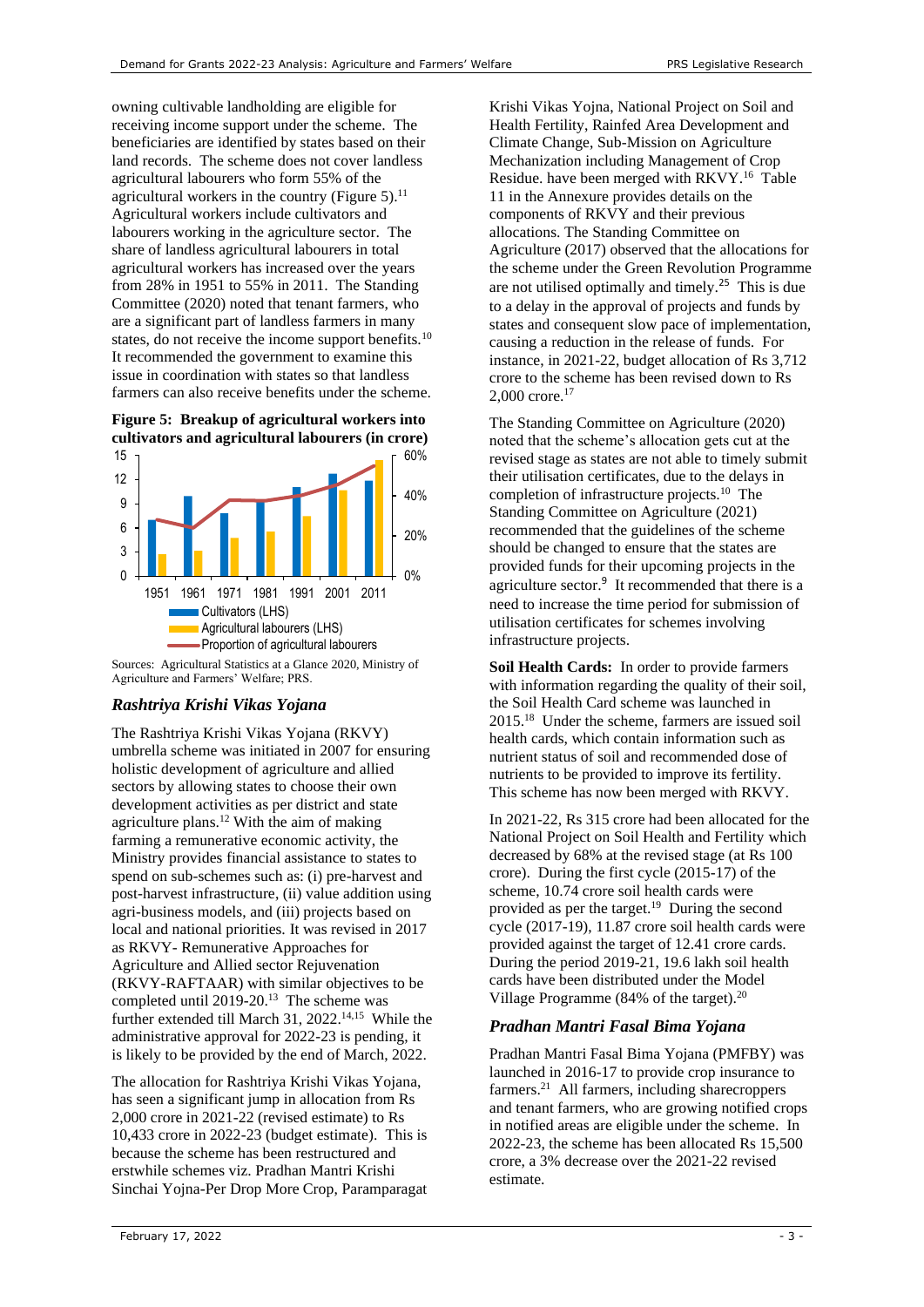**Participation of states:** The Standing Committee on Agriculture (2021) noted that some recent revisions in the scheme guidelines may lead state governments to withdraw from it. The Committee has recommended revising amendments which: (i) prohibit states which delay the release of subsidies (beyond specified timeline) from participating in the scheme, and (ii) mandate state governments to bear the entire subsidy for areas/ crops which have a higher premium rate than the specified rates.[25](#page-3-0) The Committee further noted that several states such as Bihar and West Bengal have withdrawn from the scheme, while Punjab never implemented it. It attributed this to financial constraints and low claim ratios during the normal seasons. It recommended enacting measures to increase participation by states.

**Delays in settlement:** The Standing Committee (2021) recognised delays in settlement of insurance claims as one of the biggest challenges in implementation of the scheme. $24$  It recommended implementing a timeline for settlement of claims by insurance companies. In cases where delays are caused by failure of the state governments to pay subsidy, it suggested returning the premium with interest to farmers within a fixed time frame.

**Coverage of farmers:** During the period 2016-19, the scheme covered 36-40% of the farmers.<sup>22</sup> Note that before Kharif season 2020, enrolment was mandatory for farmers with loans and optional for others. To address the demand of farmers, the scheme has been made voluntary for all farmers.<sup>23</sup> Further, the Standing Committee on Agriculture (2021) noted that farmers who have taken loans can opt out of the scheme by submitting a declaration form.<sup>24</sup> However, due to lack of awareness, several farmers do not submit the requisite form and face mandatory deduction of premium from their bank accounts. It recommended amending this provision to require such farmers who have taken a loan and want to avail the scheme, to opt in separately.

<span id="page-3-1"></span><span id="page-3-0"></span>**Assessment of losses:** The Standing Committee on Agriculture (2017) observed that states are not readily accepting and adopting the technologies used for assessing yield loss.<sup>25</sup> The Committee recommended the Ministry to pursue states to adopt technology aids and satellite imagery for crop cutting experiments. Under the revised guidelines of the scheme, the government has proposed a twostep process of using weather and satellite indicators for an early assessment of yield loss.<sup>[23](#page-3-2)</sup> However, the Standing Committee (2021) observed that yield-related disputes and delayed transmission of yield data are now a major reason for delays in settlement of claims. $^{24}$  $^{24}$  $^{24}$  It noted that this data is provided by state governments based on crop cutting experiments which are highly time consuming and labour intensive. It recommended the adoption of smart sampling techniques by all states to address this.

**Grievance redressal:** The Standing Committee on Agriculture (2019) observed that farmers are facing issues in lodging complaints with the insurance companies due to the absence of local offices of the companies at the district and block-level.<sup>[22](#page-3-3)</sup> It recommended that the Ministry should ensure the availability of a common helpline number for lodging of complaints. Under the revised scheme guidelines, states have to constitute grievance redressal committees at the district and state level.<sup>26</sup> However, in 2021, the Standing Committee on Agriculture noted that only 15 states and union territories have notified Grievance Redressal Committees at both the state and district level. It recommended ensuring the formulation of these Committees in all other states.<sup>[24](#page-3-1)</sup>

#### **Key Issues in the sector**

#### *Growth of the agriculture sector*

Growth of the sector comprising of agriculture and allied activities has been volatile over the years [\(Figure 6\)](#page-3-4). In 2021-22, the sector is estimated to grow at 3.9%, as compared to a 3.3% growth in 2020-21. 27,28

<span id="page-3-5"></span><span id="page-3-4"></span>

<span id="page-3-3"></span>

<span id="page-3-2"></span>**Figure 7: Share of agriculture in the economy and in the total number of workers (in %)**



Sources: Agricultural Statistics at a Glance 2020, Ministry of Agriculture and Farmers' Welfare; CSO, MOSPI; PRS.

The contribution of the agriculture sector in the economy has significantly decreased from 51% in 1951 to 19% in 2011, and further to an estimated 16% in 2020-21. [28](#page-3-5) Meanwhile, the share of workers who are dependent on agriculture has decreased at a lower rate from 70% in 1951 to 55% in 2011. This implies that the average income of these workers grew at a slower pace than that of workers in other sectors.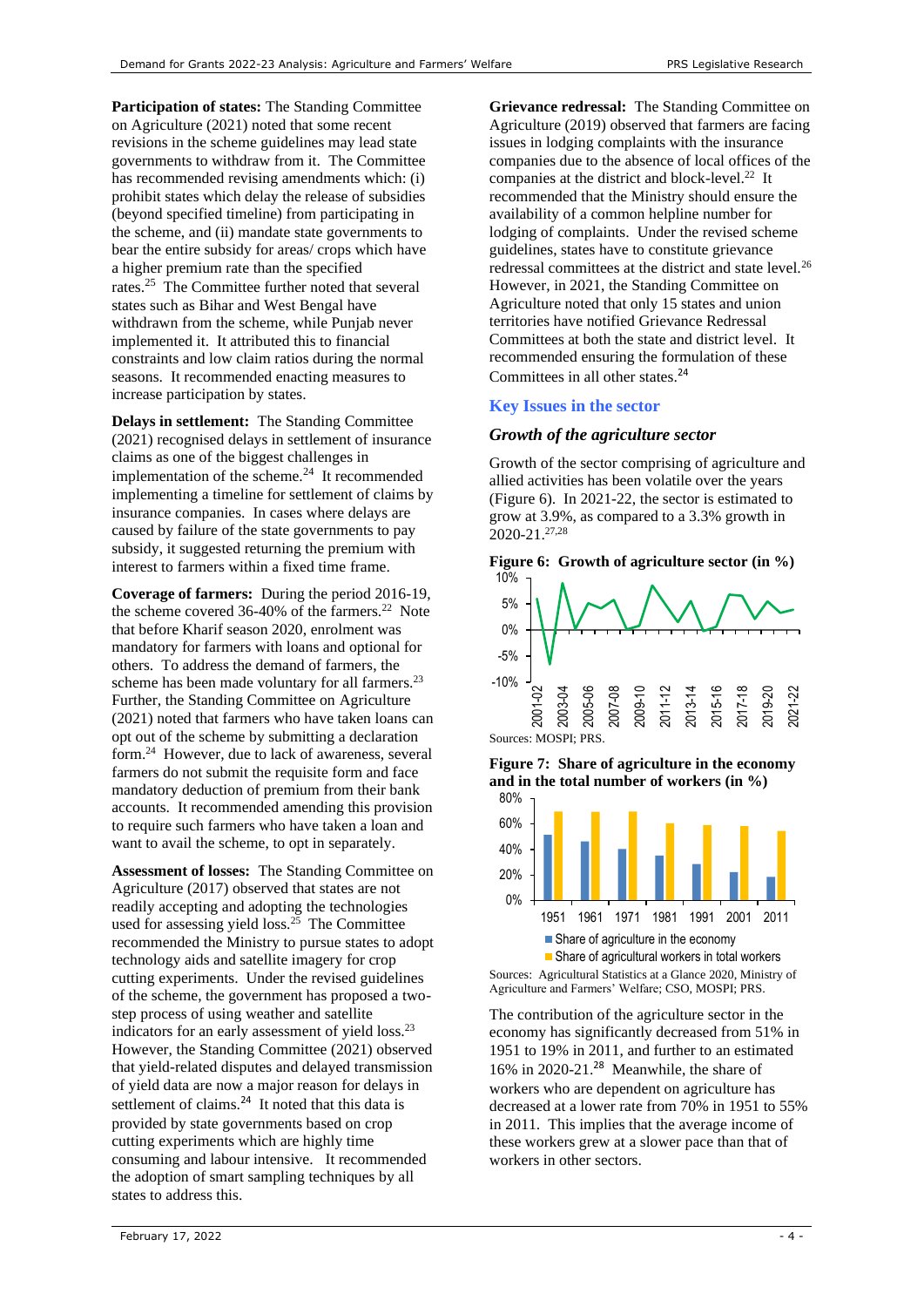The Committee on Doubling Farmers' Income (Chair: Mr. Ashok Dalwai, 2017) observed that one way of significantly improving income of farmers, and hence, growth of the sector is by shifting the agricultural workforce to more productive employment in non-farm sectors.<sup>29</sup> However, as of 2018-19, receipts from non-farm businesses only contributed to 6% of an agricultural household's average monthly income. [Table 2](#page-4-0) provides details on the growth in the farmer's income, including income from crop production and farming of animals, from 2012-13 to 2018-19.

<span id="page-4-0"></span>**Table 2: Estimated average monthly income (in Rs) from different sources per agricultural household** 

| Year                               | 2012-13 | 2018-19                        | % change |
|------------------------------------|---------|--------------------------------|----------|
| Income: wages                      | 2071    | 4063                           | 96%      |
| Net receipt: crop<br>production    | 3081    | 3798                           | 23%      |
| Net receipt: farming<br>animals    | 763     | 1582                           | 107%     |
| Net receipt: non-<br>farm business | 512     | 641                            | 25%      |
| <b>Total Income</b>                | 6426    | 10218                          | 59%      |
| $\cdots$ $\cdots$ $\cdots$         | .       | $\sim$ $\sim$ $\sim$<br>$\sim$ |          |

Note: In 2018-19, total income includes Rs 134 per month from leasing of land. Data for the same is unavailable for 2012-13. CP stands for crop production, NFB for non-farm business. Sources: NSS 70<sup>th</sup> and NSS 77<sup>th</sup> Round, MOSPI; PRS.

### *Agricultural credit*

Agriculture credit is provided to farmers at a subsidised cost through interest subsidy.<sup>30</sup> An interest subsidy of two percent is provided to farmers on their short-term crop loans of up to three lakh rupees. An additional interest subsidy of three percent is provided to farmers repaying their loan on time, i.e., within a year. Under the Agricultural Infrastructure Fund, interest subsidies on loans for long-term credit are provided to farmers.

In 2022-23, Rs 19,500 crore has been allocated for interest subsidy under a new Modified Interest Subvention Scheme (MISS). The previous scheme on interest subsidy for short-term credit to farmers scheme from previous years has not been allocated an amount this year. The allocation for MISS is an increase of 7% over the 2021-22 revised estimate for the interest subsidy for short-term credit to farmers scheme (Rs 18,142). However, a significant difference has been observed in the last few years between the estimates presented in the budget (even the revised estimate) and the actual expenditure at the end of the year [\(Table 3\)](#page-4-1).

<span id="page-4-1"></span>**Table 3: Comparison of the estimates with the actual expenditure on interest subsidy (Rs crore)**

| Year    | <b>Budgeted</b> | <b>Revised</b> | <b>Actuals</b>           | % shortfall |
|---------|-----------------|----------------|--------------------------|-------------|
| 2016-17 | 15,000          | 13,619         | 13,397                   | $-11%$      |
| 2017-18 | 15,000          | 14,750         | 13,046                   | $-13%$      |
| 2018-19 | 15,000          | 14,987         | 11,496                   | $-23%$      |
| 2019-20 | 18,000          | 17,863         | 16,219                   | $-10%$      |
| 2020-21 | 21,175          | 19,832         | 17,790                   | $-16%$      |
| 2021-22 | 19,468          | 18,142         | $\overline{\phantom{0}}$ | $-7%$       |

Sources: Expenditure Budget, Union Budgets (2016-21); PRS.

<span id="page-4-3"></span>**Short-term vs long-term loans:** In 2015, the Committee on Medium-term Path on Financial Inclusion under the Reserve Bank of India (RBI) observed that the interest subsidy provided for short-term crop does not incentivise farmers to take up long term loans for capital formation.<sup>31</sup> Shortterm crop loans are used for pre-harvest activities such as weeding, harvesting, sorting, and transporting. Long-term loans are taken to invest in agricultural machinery and equipment, or irrigation system. The Committee observed that the scheme does not incentivise long-term capital formation in agriculture, which is essential to boost productivity in the sector. Capital formation through investment in agriculture helps in improving the stock of equipment, tools and productivity of natural resources, which, in turn, enables the farmers to use their resources, particularly land and labour, more productively.<sup>32</sup> However, the rate of capital formation over the past few years has been decreasing. [Figure 8](#page-4-2) provides details on the rate of capital formation from 2011- 12 to 2019-20.

#### <span id="page-4-2"></span>**Figure 8: Rate of gross capital formation at current prices (in %)**



Source: Agricultural Statistics at a Glance 2020, Ministry of Agriculture and Farmers' Welfare; CSO, MOSPI; PRS

Over the past few decades, the trend of short-term and long-term agricultural credit has reversed. In 1990-91, a majority of the agricultural credit were long-term loans, whereas short-term loans were only about a quarter of the total credit.<sup>33</sup> In 2019-20, the share of long-term loans in total agricultural credit was at 40% [\(Figure 9\)](#page-5-0). $34$  A lower share of long-term agricultural credit implies that farmers are taking more loans for recurring expenditure rather than to fund long-term investments.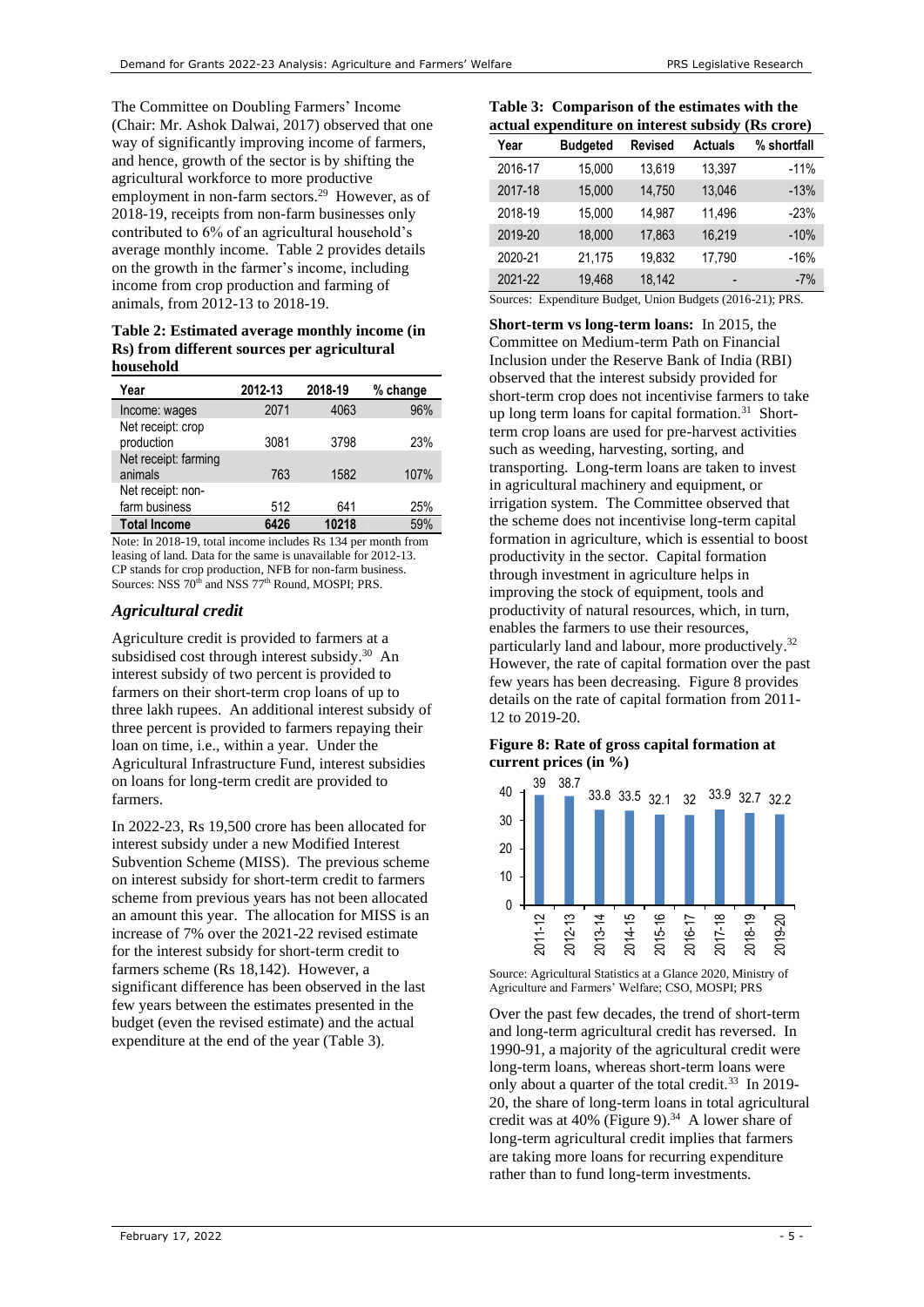<span id="page-5-0"></span>



The Committee on Doubling Farmers' Income (2017) recommended that the central and state governments should provide interest subsidy on long-term or investment credit taken by farmers, particularly small and marginal farmers.<sup>35</sup> In May 2020, under the Aatmanirbhar Bharat Economic Package, the central government announced the setting up of an Agriculture Infrastructure Fund (AIF) of one lakh crore rupees for financing farmgate infrastructure.<sup>36</sup> Under the AIF, the government provides an interest subsidy of 3% on loans of up to two crore rupees issued under the Fund. This subvention will be available for a maximum period of seven years.<sup>37</sup> In case of loans beyond two crore, the interest subvention will be limited up to two crore.<sup>[37](#page-5-1)</sup> AIF has been allocated Rs 500 crore in 2022-23, which is a 150% increase from the revised estimates of 2021-22 (Rs 200 crore).

**Small and marginal farmers:** Farmers with landholdings of less than a hectare primarily borrow from informal sources of credit such as moneylenders, whereas those with landholdings of one or more hectares primarily borrow from banks [\(Figure 10\)](#page-5-2).[31](#page-4-3) Informal sources of credit are typically offered at higher rates of interests, and may not have proper documentation.

<span id="page-5-3"></span>Note that 68% of the agricultural landholdings in the country belong to the marginal (less than one hectare) category.<sup>38</sup> Another 18% belong to the small category (between one to two hectare). Further, the share of the marginal category in total agricultural landholdings has been increasing over the years, from 51% in 1970-71 to 68% in 2015- 16.[38](#page-5-3) The RBI Internal Working Group on Agricultural Credit (2019) noted that only 41% of the small and marginal farmers have been covered by banks.<sup>[40](#page-5-4)</sup>

## <span id="page-5-2"></span>**Figure 10: Share of borrowings from institutional sources across various landholding households (2012-13 and 2018-19)**



**Land ownership:** Access to agricultural credit is linked to formal land titles. The RBI Committee on Financial Inclusion (2015) observed that the owner of the land is often not the cultivator, even in the case of small and marginal holdings. For example, a landowner may get the benefit of subsidised credit at times and may be the moneylender to his cultivator.<sup>[31](#page-4-3)</sup> The Committee recommended that agricultural credit must flow to the actual cultivator for which substantial reform is necessary.<sup>[31](#page-4-3)</sup> Further, it stated that the subsidised credit increases the probability of misuse. The Committee on Comprehensive Financial Services for Small Businesses and Low-Income Households (2016) also recommended the transfer of benefits to farmers directly, instead of subsidy and waivers that are implemented through other authorities.<sup>39</sup>

<span id="page-5-1"></span>An Internal Working Group of the RBI constituted to review Agricultural Credit (2019) noted that the absence of a proper land leasing framework and a lack of land records restricted access to institutional credit.<sup>40</sup> It recommended the central government to encourage states to digitise and update land records in a time-bound manner.

<span id="page-5-4"></span>The 2015 RBI Committee on Financial Inclusion recommended that credit eligibility certificates, which would act as tenancy or lease certificates, should be issued to tenant farmers.<sup>[31](#page-4-3)</sup> These certificates would enable landless tenant cultivators to obtain agricultural credit.

## *Minimum Support Prices (MSPs)*

MSP is the assured price announced by the central government at which foodgrains are procured from farmers by the central and state governments and their agencies, for the central pool of foodgrains.<sup>41</sup> The central pool is used for providing foodgrains under the Public Distribution System and other welfare schemes at subsidised prices and also kept as reserve in the form of buffer stock. The cost of procuring from farmers at MSP and distributing under PDS at subsidised prices is borne by the Department of Food and Public Distribution. However, MSPs are notified based on the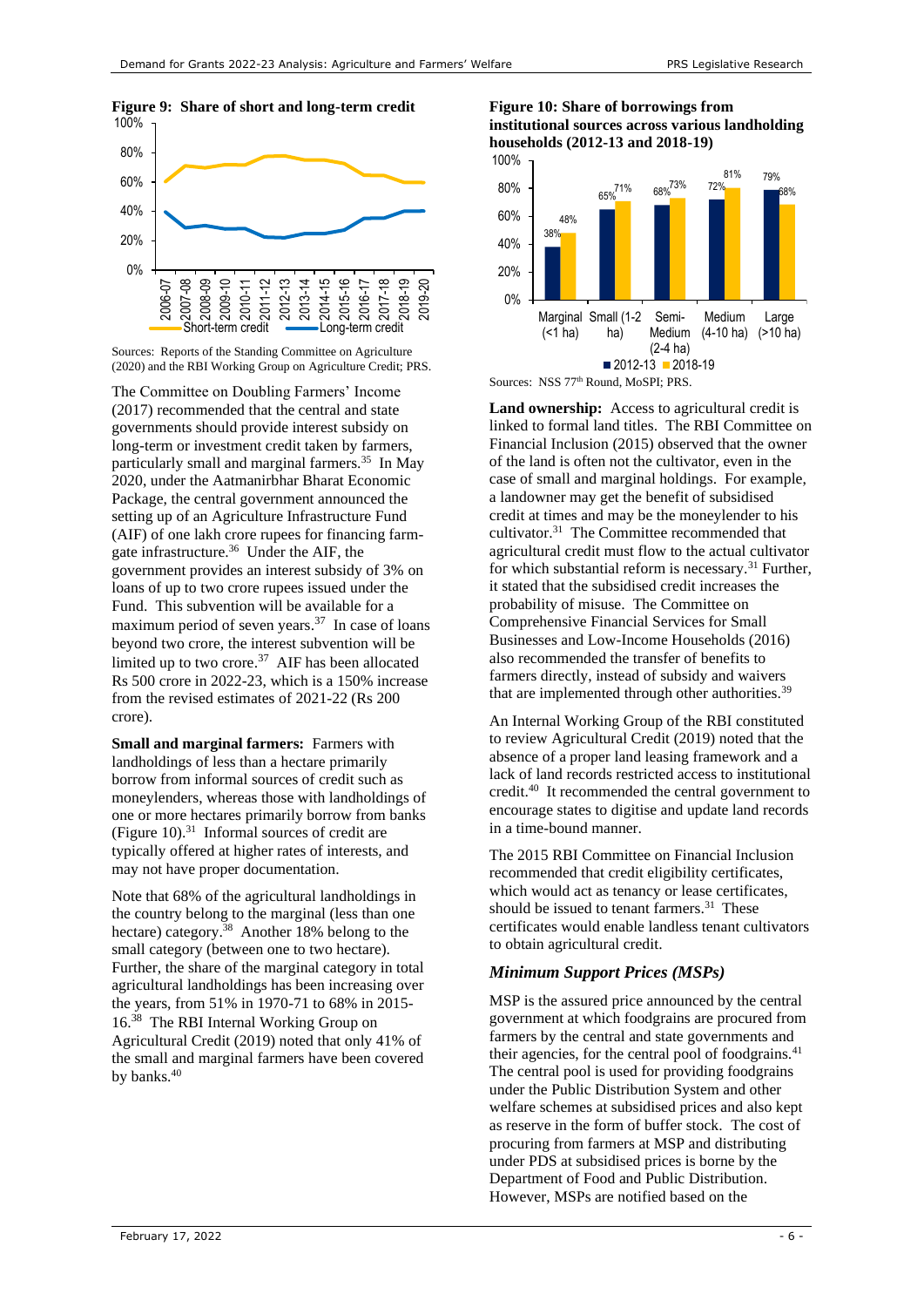recommendations of the Commission for Agricultural Costs and Prices, an attached office of the Ministry of Agriculture and Farmers' Welfare.<sup>42</sup> The Union Budget for 2018-19 had announced the pre-determined principle to keep MSP at levels of 1.5 times of the cost of production.<sup>43</sup>

While MSPs are annually announced for 23 crops, public procurement is limited to a few crops such as paddy, wheat, and, to a limited extent, pulses.





Sources: Unstarred Question No. 331, Lok Sabha, September 15, 2020; PRS.

The foodgrain procurement is largely concentrated in a few states. Three states (Madhya Pradesh, Punjab, and Haryana) producing 46% of the wheat in the country account for 85% of its procurement. For rice, six states (Punjab, Telangana, Andhra Pradesh, Chhattisgarh, Odisha, and Haryana) with 40% production have a 74% share in procurement.

According to the central government's procurement policy, the objective of public procurement is to ensure that farmers get remunerative prices for their produce and do not have to resort to distress sale.<sup>44</sup> If farmers get a better price in comparison to MSP, they are free to sell their produce in the open market. The Economic Survey 2019-20 observed that the regular increase in MSP is seen by farmers as a signal to opt for crops which have an assured procurement system (for example, rice and wheat).<sup>45</sup> It also noted that this indicates market prices do not offer remunerative options for farmers, and MSP has, in effect, become the maximum price that the farmers are able to realise.

Thus, MSP incentivises farmers to grow crops which are procured by the government. As wheat and rice are major food grains provided under the PDS, the focus of procurement is on these crops. This skews the production of crops in favour of wheat and paddy (particularly in states where procurement levels are high) and does not offer an incentive for farmers to produce other items such as pulses. Further, this puts pressure on the water table as these crops are water-intensive crops.

<span id="page-6-1"></span>In a report to measure the efficacy of MSPs, NITI Aayog (2016) found that a low proportion of farmers (10%) were aware of MSPs before the sowing season.<sup>46</sup> 62% of the farmers were informed of MSPs after sowing their crops. [Figure](#page-6-0) 

[12](#page-6-0) depicts the percentage of agricultural households that were aware about MSP in 2019.

<span id="page-6-0"></span>**Figure 12: Agricultural households reporting sale of crops and awareness about MSP for selected crops (2019)**



Sources: NSS 77<sup>th</sup> Round, MoSPI; PRS.

The pricing policy of MSPs would be effective only if farmers are aware of it at the time of deciding what crops to grow. NITI Aayog recommended that the awareness level of farmers regarding MSPs must be increased and the mediums of dissemination of this information must be strengthened. [46](#page-6-1) Other issues with the implementation of the MSP regime include long distances to the procurement centres, increasing transportation cost for farmers, irregular hours of the procurement centres, lack of covered storage godowns and inadequate storage capacity, and delays in the payment of MSPs to farmers.

## *Irrigation*

As of 2020-21, 49% of the country's net sown area was under irrigation. $47$  The remaining agricultural area in the country depends on rainfall. As of 2016-17, major irrigation sources for agriculture include tubewells (48%) and other wells (16%), and canals (23%).

**Figure 13: Sources of irrigation (2016-17)**



Sources: Land Use Statistics at a Glance (2018-19), Ministry of Agriculture and Farmers' Welfare; PRS.

Sources such as canals and tubewells use the flood irrigation technique, where water is allowed to flow in the field and seep into the soil.<sup>48</sup> This results in wastage of water since excess water seeps into the soil or flows off the surface without being utilised. It has been recommended that farmers move from flood irrigation to micro-irrigation systems (drip or sprinkler irrigation systems) to conserve water. $49$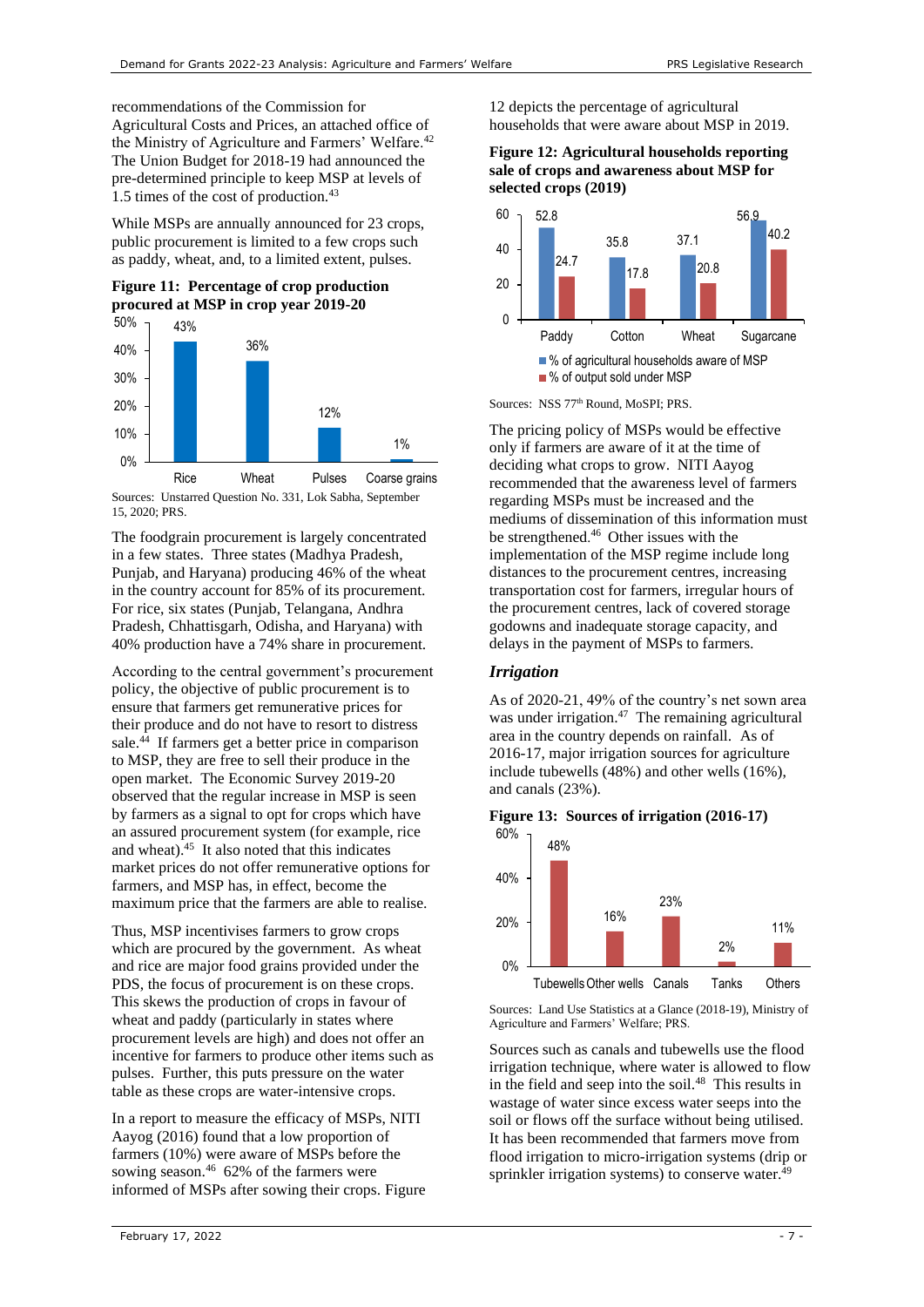The Pradhan Mantri Krishi Sinchai Yojana was launched in 2015 to increase the coverage of the area under irrigation. 50 The Ministry implemented the 'Per Drop More Crop' component until 2021- 22 under the scheme to increase water efficiency through micro-irrigation and other interventions. The component of the scheme now continues under RKVY for 2022-23. During the period 2013-21, 60.3 lakh hectares of area has been covered under micro-irrigation [\(Table 4\)](#page-7-0). $51$ 

<span id="page-7-0"></span>**Table 4: Area covered under micro-irrigation in lakh hectares (as of February 1, 2022)**

| Year    | <b>Target</b> | <b>Achievement</b> | Achievement % |
|---------|---------------|--------------------|---------------|
| 2013-14 | 6.6           | 4.3                | 66%           |
| 2014-15 | 5.7           | 4.3                | 74%           |
| 2015-16 | 5.0           | 5.7                | 115%          |
| 2016-17 | 8.0           | 8.4                | 105%          |
| 2017-18 | 12.0          | 10.5               | 87%           |
| 2018-19 | 16.0          | 11.6               | 72%           |
| 2019-20 | 14.0          | 11.7               | 84%           |
| 2020-21 |               | 9.4                |               |
| 2021-22 |               | 2.7                |               |
| Total   | 67.3          | 72.4               | 90%           |

Sources: Pradhan Mantri Krishi Sinchai Yojana website; PRS.

**Shortfall in funds:** Allocation to the scheme for 2021-22 has been revised down by 50% from Rs 4,000 crore to Rs 2,000 crore (revised estimate). Over the years, the budget of the scheme is usually cut down at the revised stage, resulting in a lower expenditure than the allocation [\(Table 5\)](#page-7-1).

<span id="page-7-1"></span>**Table 5: Comparison of the allocation to the scheme with its actual expenditure (in Rs crore)**

| Year    | Allocation* | <b>Expenditure</b> | % shortfall |
|---------|-------------|--------------------|-------------|
| 2015-16 | 1,800       | 1,556              | 14%         |
| 2016-17 | 2.340       | 1,991              | 15%         |
| 2017-18 | 3.400       | 2,819              | 17%         |
| 2018-19 | 4,000       | 2,918              | 27%         |
| 2019-20 | 3,500       | 2.700              | 23%         |
| 2020-21 | 4.000       | 2.562              | 36%         |
| 2021-22 | 4,000       | $2,000*$           | 50%         |

Note: \*Budget estimate; #Revised estimate used as expenditure. Sources: Expenditure Budget, Union Budgets (2015-22); PRS.

# *Horticulture*

Between 2001-02 and 2020-21, the production of horticulture crops increased from 146 million tonnes to 331 million tonnes [\(Figure 14\)](#page-7-2).<sup>52</sup> This implies that the horticulture production increased at an average rate of 4.4%. Production of food grains increased at a rate of 2% during the same period. In 2020-21, vegetables and fruits are estimated to contribute to 60% and 31% of the total horticultural production, respectively. 53

<span id="page-7-2"></span>



Sources: Directorate of Economics and Statistics, Ministry of Agriculture and Farmers' Welfare; PRS.

The National Mission on Horticulture seeks to promote horticulture by providing availability of quality inputs such as planting material, and postharvest interventions such as reduction in losses and access to markets. This Mission has been subsumed as Integrated Development of Horticulture component under the Krishionnati Yojana. The component has been allocated Rs 1,900 crore in 2022-23, 19% higher than the allocation for the horticulture mission in 2021-22 (Rs 1,594 as per the revised estimate). However, over the past few years, the actual expenditure on horticulture schemes has been lower than the allocation made in the budget [\(Table 6\)](#page-7-3).

#### <span id="page-7-3"></span>**Table 6: Comparison of the allocation to the scheme with its actual expenditure (in Rs crore)**

| Year    | Allocation* | <b>Expenditure</b> | % shortfall |
|---------|-------------|--------------------|-------------|
| 2016-17 | 1.620       | 1,493              | 8%          |
| 2017-18 | 2.320       | 2.027              | 13%         |
| 2018-19 | 2.536       | 1.997              | 21%         |
| 2019-20 | 2,225       | 1,331              | 40%         |
| 2020-21 | 2,300       | 1.423              | 38%         |
| 2021-22 | 2.385       | $1.594*$           | 33%         |

Note: \*Budget estimate; #Revised estimate used as expenditure. Sources: Expenditure Budget, Union Budgets (2016-22); PRS.

# *Use of fertilisers*

<span id="page-7-4"></span>While the Ministry of Chemicals and Fertilisers is responsible for monitoring the production, distribution, and prices of fertilisers, the Ministry of Agriculture and Farmers' Welfare is responsible for the promotion of balanced use of fertilisers.<sup>54</sup> Balanced use refers to the use of a proper combination of various nutrients and other micronutrients. Three major nutrients are primarily used: Nitrogen (N), Phosphatic (P), and Potassic (K). The government subsidises fertilisers through: (i) subsidy for urea (containing N fertiliser), and (ii) nutrient-based subsidy for P and K fertilisers. The fertiliser subsidy is provided to the fertiliser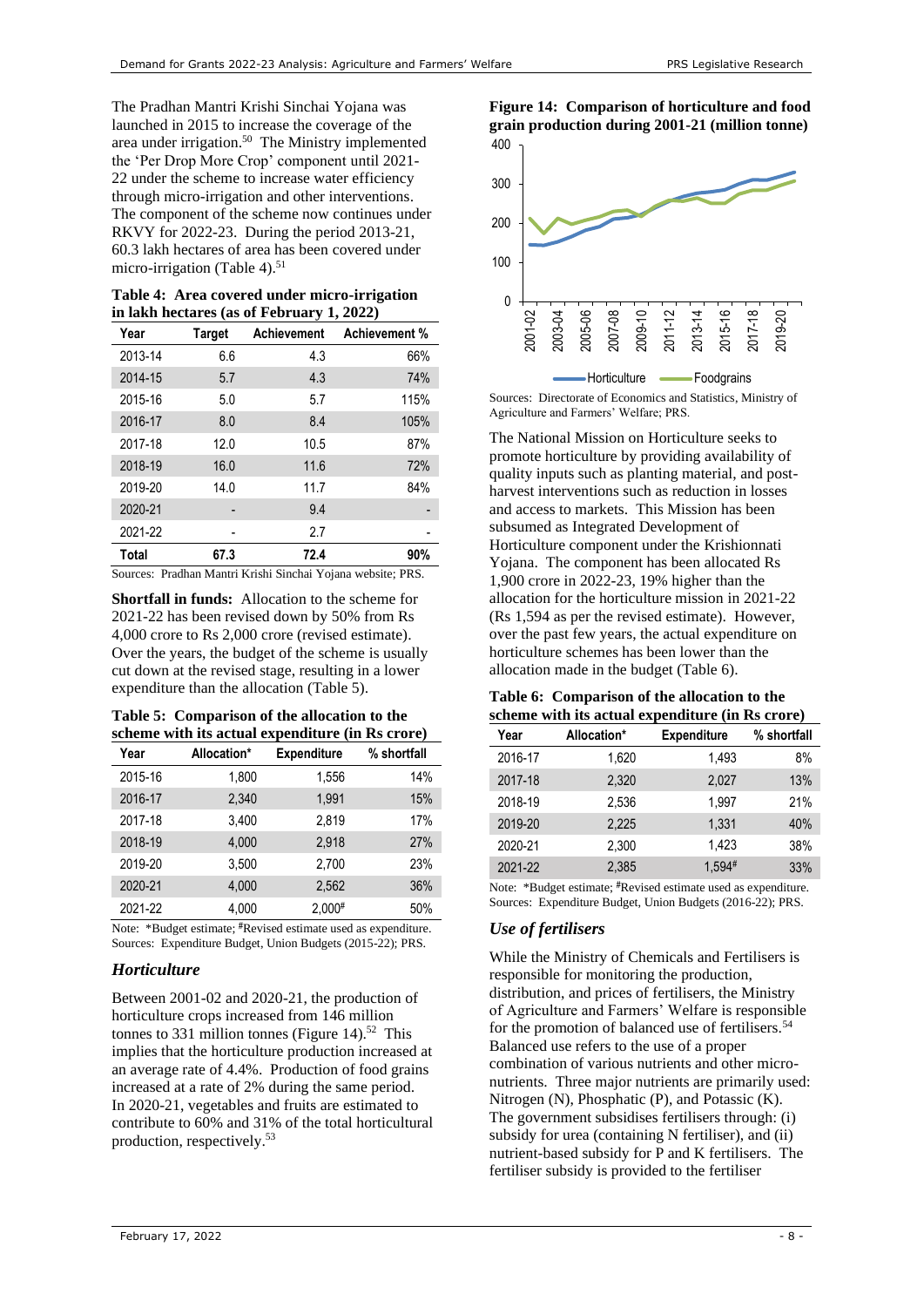manufacturers and importers so that farmers can directly buy them at affordable or subsidised prices.

In 2022-23, Rs 1,05,262 crore has been allocated to the Department of Fertilisers for fertiliser subsidy, a decrease of 25% over the revised estimates of 2021-22 [\(Table 7\)](#page-8-0). Further, the allocation for subsidies of Urea and nutrient-based fertiliser in 2022-23 is 17% and 35% lower than the revised estimates of 2021-22. In 2021-22, the department has been allocated Rs 1,40,122 crore at the revised stage, which is 75% higher than budget estimate (Rs 80,011 crore). Note that the government had increased the subsidy rate for Phosphate by 204% from Rs 14.9 per kg in 2020-21 to Rs 45.3 per kg in 2021-22.<sup>55,56,57</sup> This was in response to a sharp increase in international prices of raw materials used in the manufacture of fertilisers.<sup>58</sup> In 2020-21, the actual expenditure included one-time allocation of Rs 32,155 crore to clear off pending dues of fertiliser subsidy of previous financial years.<sup>59</sup> Dues had built up due to insufficient budget allocation over the years. Adjusted for this onetime expenditure in 2021-22 RE, the decrease in allocation for 2022-23 BE is 2.5%.

<span id="page-8-0"></span>

|  |  |  | Table 7: Fertiliser subsidy allocation (Rs crore) |  |  |
|--|--|--|---------------------------------------------------|--|--|
|--|--|--|---------------------------------------------------|--|--|

| Subsidy               | 2020-21<br><b>Actuals</b> | 2021-22<br><b>Revised</b> | 2021-22<br><b>Budgeted</b> | %<br>change<br>in BE<br>2022-23<br>over RE<br>2021-22 |
|-----------------------|---------------------------|---------------------------|----------------------------|-------------------------------------------------------|
| Urea                  | 90.549                    | 75.930                    | 63.222                     | $-16.7%$                                              |
| Nutrient based        | 37.372                    | 64.192                    | 42.000                     | $-34.6%$                                              |
| Fertiliser<br>subsidy | 1.27.922                  | 1.40.122                  | 1,05,262                   | $-24.9%$                                              |

Sources: Expenditure Budget No.6, Union Budget 2022-23; PRS.

#### *Subsidy policy of government*

The Standing Committee on Chemicals and Fertilisers (2020) observed that many fertiliser manufacturing plants are operating with very old technology and systems, and not at their highest efficiency.<sup>60</sup> The government bears the cost of their inefficiency in the form of higher subsidy. The Committee recommended that the companies should be set free to manufacture and sell fertilisers as per their own system. A farmer should have the choice to buy from various brands of fertilisers while getting the subsidy directly in his bank account. This will push manufacturers to produce and sell their fertilisers in the most cost-effective manner and push the inefficient ones out. It recommended that the government should set out a clear and firm roadmap for switching to a direct subsidy system, where the manufacturing and importing of fertilisers is set free to market forces.

#### *Import Dependence for fertilisers*

The Standing Committee on Chemicals and Fertilisers (2021) had observed that India is

dependent on imports of different fertilisers either in the form of finished fertilisers or their raw material.<sup>[61](#page-8-1)</sup> This is due on non-availability or scarce availability of resources in cases of phosphatic and potassic fertilisers. Import dependence is up to 25% in case of urea, 90% in case of phosphatic fertilisers (either as raw material or finished fertilisers) and 100% in case of potassic fertilisers. [Figure 15](#page-8-2) provides details on the production and import of major fertilisers during the last few years. The Standing Committee (2020) took note of the rise in import of fertilisers and recommended that the department should take measures to augment domestic production of urea.<sup>61</sup> It should find ways to increase domestic production of potassic and phosphatic fertilisers through: (i) import of necessary raw material or (ii) setting up of production facilities in those countries where raw material including potash and phosphates are available in plenty. [Table 13](#page-13-0) in Annexure give fertiliser-wise details on consumption, import and production.

#### <span id="page-8-2"></span><span id="page-8-1"></span>**Figure 15: Production of major fertilizers (in lakh metric tonne)**



Note: comprises Urea, DAP, MOP, NPKS, and SSP. Source: Report no. 20, Standing Committee On Chemicals & Fertilizers (2020-21): 'Demands for Grants (2020-21)', Lok Sabha, March 17, 2021; PRS

Prices of urea are controlled by the government, whereas that of P and K fertilisers are market-driven.<sup>[54](#page-7-4)</sup> This has led to lower prices of urea (N) over the years, whereas the market prices of P and K fertilisers have remained higher. This is one of the reasons for imbalanced use of nutrients as urea is used more than other fertilisers.<sup>[54](#page-7-4)</sup> While the ratio recommended for use of the N, P, and K fertilisers is 4:2:1, the ratio was 6.3:2.5:1 in 2019-20. 62 [Table](#page-13-1)  [12](#page-13-1) in the Annexure shows their consumption trend.

#### *Non-availability of fertilisers*

The Standing Committee on Chemicals and Fertilisers (2021) had observed that there are numerous reports of non-availability or delayed availability of fertilisers in different parts of the country, particularly during peak cultivation seasons. The Department in its response had noted that it makes fertilisers available to states. State government distribute fertilisers as per their own distribution plans. The Committee recommended that: (i) the department should implement ground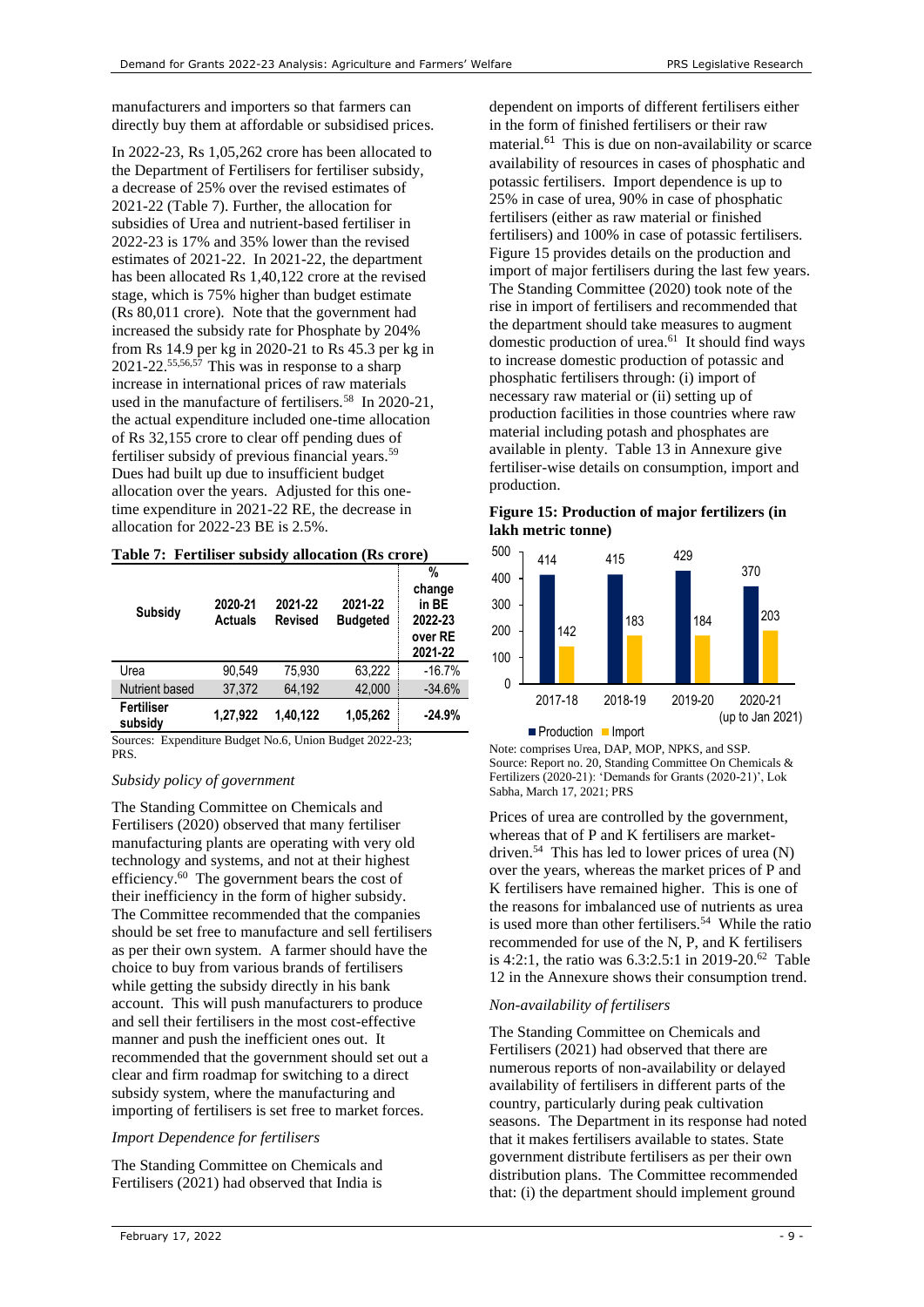level monitoring mechanism up to block and village levels, (ii) conduct periodic review of district and state level availability of fertilisers, and (iii) ensure that states are taking necessary action in cases of artificial scarcity, black marketing, or hoarding.

## *Balanced use of fertilisers*

With the usage of urea more than other fertilisers, there has been an imbalance use of nutrients for soil fertilisation. This is because of lower prices of urea (N) over the years, whereas the market prices of P and K fertilisers have remained higher. Prices of urea are controlled by the government, whereas that of P and K fertilisers are market-driven.<sup>[54](#page-7-4)</sup> While the ratio recommended for use of the N.P. and K fertilisers is 4:2:1, the ratio was 6.3:2.5:1 in 2019-20.<sup>63</sup> [Table 12](#page-13-1) in the Annexure shows their consumption trend.

# *Agricultural Marketing*

The Integrated Scheme on Agriculture Marketing (ISAM) includes sub-schemes such as: (i) agriculture marketing infrastructure, to create storage capacity and farmer consumer markets, (ii) market research and information network, (iii) strengthening of Agmark grading facilities, (iv) agro-business development to provide market linkages to farmers, and (v) e-NAM (National Agriculture Market), which is a national electronic market platform on which farmers can sell their produce. It will now be continued as the Agricultural Marketing Scheme under Krishionnati Yojana in 2022-23.

In 2022-23, the scheme has been allocated Rs 500 crore. This is a 89% increase over 2021-22 revised estimate for ISAM. However, the allocation for 2021-22 has been revised down by 36%, from Rs 410 crore to Rs 264 crore. Till February 11, 2022, 1,000 mandis across 18 states and three union territories have been integrated with e-NAM.<sup>64,65</sup>

<span id="page-9-1"></span>**Regulation:** Agriculture markets in most states are regulated by the Agriculture Produce Marketing Committees (APMCs) established by the state governments.APMCs were set up to ensure fair trade between buyers and sellers for effective price discovery of farmers' produce.<sup>66</sup> APMCs can: (i) regulate the trade of farmers' produce by providing licenses to buyers, commission agents, and private markets, (ii) levy market fees or any other charges on trade, and (iii) provide necessary infrastructure within their markets to facilitate the trade. [Figure](#page-9-0)  [16](#page-9-0) provides details of percentage of agricultural households reporting sale of crops according to market type for major foodgrain crops.

<span id="page-9-0"></span>



Source: NSS 77<sup>th</sup> Round, MOSPI; PRS

The Standing Committee on Agriculture (2019) observed that the APMC laws are not implemented in their true sense and need urgent reforms. [66](#page-9-1) Issues identified by the Committee include: (i) most APMCs have a limited number of traders operating, which leads to cartelization and reduces competition, and (ii) undue deductions in the form of commission charges and market fees.<sup>[66](#page-9-1)</sup> Traders, commission agents, and other functionaries organise themselves into associations, which do not allow easy entry of new persons into market yards, stifling competition.<sup>67</sup> The Acts are highly restrictive in promotion of multiple channels of marketing and competition in the system.<sup>[66](#page-9-1)</sup>

Parliament enacted three laws in September 2020: (i) the Farmers' Produce Trade and Commerce (Promotion and Facilitation) Act, 2020, (ii) the Farmers (Empowerment and Protection) Agreement on Price Assurance and Farm Services Act, 2020, and (iii) the Essential Commodities (Amendment) Act, 2020.68,69,70 These laws collectively sought to: (i) facilitate barrier-free trade of farmers' produce outside the markets notified under the various state APMC laws, (ii) define a framework for contract farming, and (iii) impose stock limits on agricultural produce only if there is a sharp increase in retail prices. The three laws together aimed to increase opportunities for farmers to enter into sale contracts, increase the availability of buyers, and permit buyers to purchase bulk produce. However, following protests against the laws, in January 2021, the Supreme Court stayed their implementation until further orders.<sup>71</sup> In November 2021, these Acts were repealed with the passage of the Farm Laws Repeal Bill, 2021.<sup>72</sup>

**Marketing infrastructure:** The Standing Committee on Agriculture (2019) noted that the availability of a transparent, easily accessible, and efficient marketing platform is a pre-requisite to ensure remunerative prices for farmers.<sup>[66](#page-9-1)</sup> Most farmers lack access to government procurement facilities and APMC markets.<sup>[66](#page-9-1)</sup> Small and marginal farmers (who hold 86% of the agricultural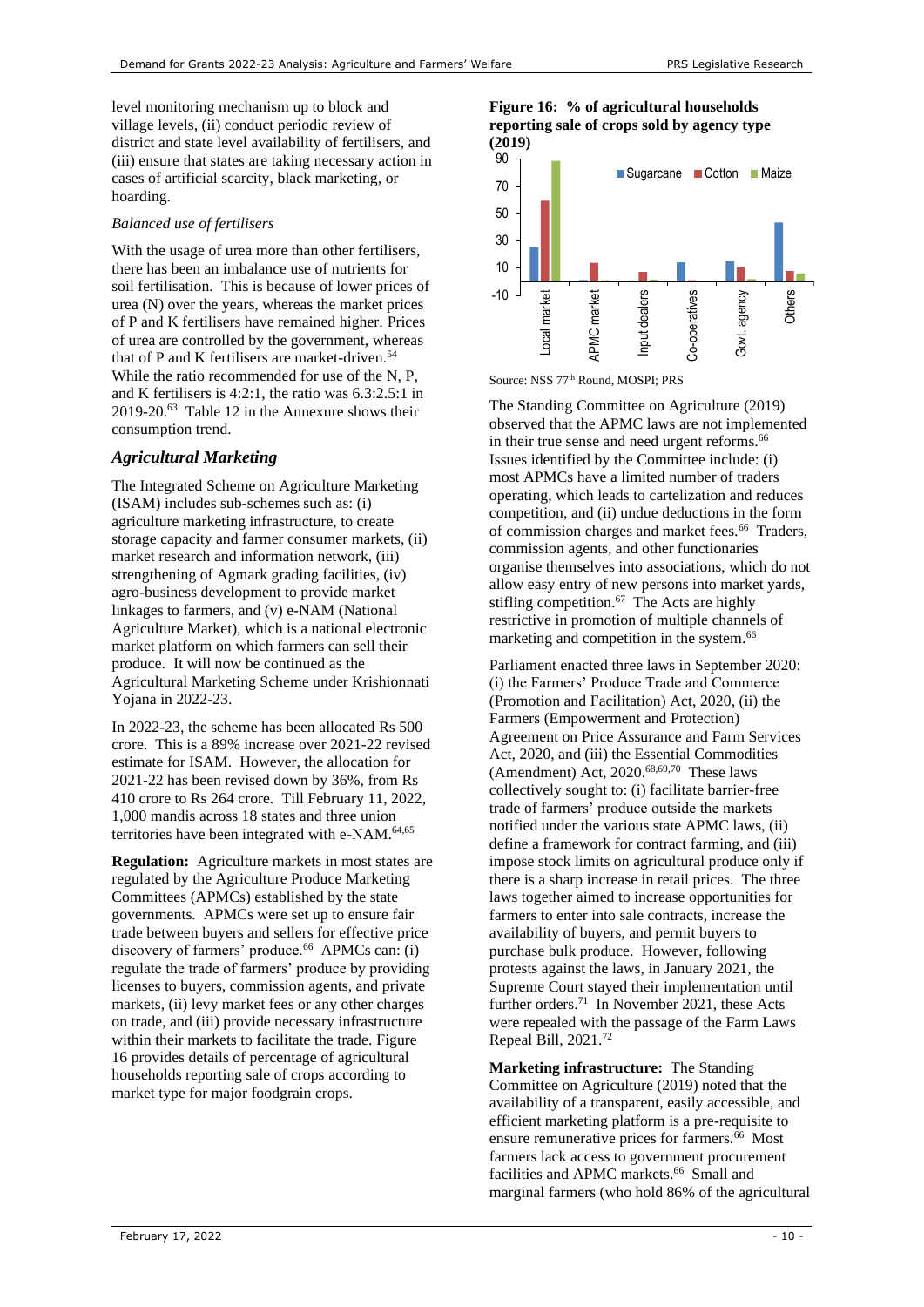landholdings in the country) face various issues in selling their produce in APMC markets such as inadequate marketable surplus, long-distance to the nearest APMC markets, and lack of transportation facilities.<sup>[66](#page-9-1)</sup> The average area served by an APMC market is 496 sq. km., much higher than the 80 sq. km. recommended by the National Commission on Farmers (Chair: Dr. M. S. Swaminathan) in 2006.[66](#page-9-1)

The Standing Committee (2019) noted that Gramin Haats (small rural markets) can emerge as a viable alternative for agricultural marketing if they are provided with adequate infrastructure facilities.<sup>[66](#page-9-1)</sup> It recommended that the Gramin Agricultural Markets scheme (which aims to improve infrastructure and civic facilities in 22,000 Gramin Haats across India) should be made a fully funded central scheme and scaled to ensure the presence of a Haat in each panchayat of the country.[66](#page-9-1)

The central government has proposed development of basic infrastructure in Gramin Haats through the MGNREGS and of marketing infrastructure through the Agri-Market Infrastructure Fund.<sup>73</sup> The Fund will be set up by NABARD to provide Rs 1,000 crore to states at a concessional interest rate for development of marketing infrastructure in Gramin Haats.

## *Agricultural Research*

The Indian Council of Agricultural Research (ICAR) is an autonomous organisation under the Department of Agricultural Research and Education (DARE). 74 The Council is the apex body for co-ordinating, guiding and managing research and education in agriculture including horticulture, fisheries and animal sciences in the entire country.

Of the Rs 8,013 crore allocated to research and education under DARE, ICAR has been allocated Rs 5,877 crore (73%) for the year 2022-23. This is 7% higher than the revised estimate of 2021-22. The allocation is primarily for salaries, pensions, administrative expenses, and different schemes under ICAR. The Standing Committee on Agriculture (2019) noted that almost 75% of the allocation to the Department of Agricultural Research and Education is incurred on items such as salaries and pensions, and only 25% is available for research activities.<sup>75</sup> The Committee recommended that more funds should be provided to the Department to promote agricultural research and education. It also recommended the Department to work towards attracting Corporate Social Responsibility (CSR) funds for investment in agricultural research.

Research under crop sciences and animal sciences has been allocated Rs 719 crore and Rs 343 crore in 2022-23, respectively. Both allocations have decreased by more than 14% over their revised estimates of 2021-22. This is despite the

recommendation of Standing Committee on Agriculture (2021) that the Department should continue to make persistent efforts to ensure the allocations to the department are adequately increased and are not reduced at any stage.<sup>76</sup>

**International comparison:** The Committee on Doubling Farmers' Income (Chair: Mr. Ashok Dalwai, 2017) observed that the expenditure on agricultural research in India has remained around 0.3-0.4% of the agriculture GDP since 2001 (except in 2011 when it was 0.52% because of higher plan allocations by the government).<sup>77</sup>

The Committee observed that this is substantively lower in comparison to many developed countries, and also vis-à-vis comparable developing economies. The share of agricultural research in agriculture GDP is much higher in Brazil (1.8%), Mexico (1.05%), Malaysia (0.99%), and China (0.62%). It observed that in the high-income countries, the share stands at 3.01%. The Committee recommended that expenditure on agricultural research should be increased to up to one percent of agriculture GDP.

## *Agricultural machinery*

Mechanisation is another aspect which has a significant impact on agricultural productivity. The use of agricultural machinery in agriculture enables agricultural labour to be used in other activities. It makes activities such as tilling, spreading of seeds and fertilizers and harvesting more efficient, so that the cost of inputs is offset. It can also make the use of labour in agriculture more cost-effective.

<span id="page-10-0"></span>The status of mechanisation in agriculture varies for different activities: as of 2018, the penetration of powered machines in various farm activities is assessed in the range of 40 to 45 per cent.<sup>78</sup> The highest level of mechanisation is observed in harvesting and threshing activities and irrigation. The lowest level of mechanisation is found in seeding and planting. To increase productivity, durable, light-weight, and low-cost farm equipment, specific to different crops and regions, should be made available for small and marginal farmers.

Some challenges faced in farm mechanisation include: (i) different soil and climatic zones which require customised farm machinery, and (ii) dominance of small and marginal landholdings which makes investment in mechanisation unviable. To promote an inclusive growth of farm mechanization in the country, a Sub Mission on Agricultural Mechanization (SMAM) was launched in the year  $2014-15.^{78}$  $2014-15.^{78}$  $2014-15.^{78}$  Under the scheme. assistance is given to state governments for: (i) providing training and demonstration of agricultural machinery, (ii) assisting farmers in procurement of various agricultural machinery and equipment, and (iii) setting up setting up of Custom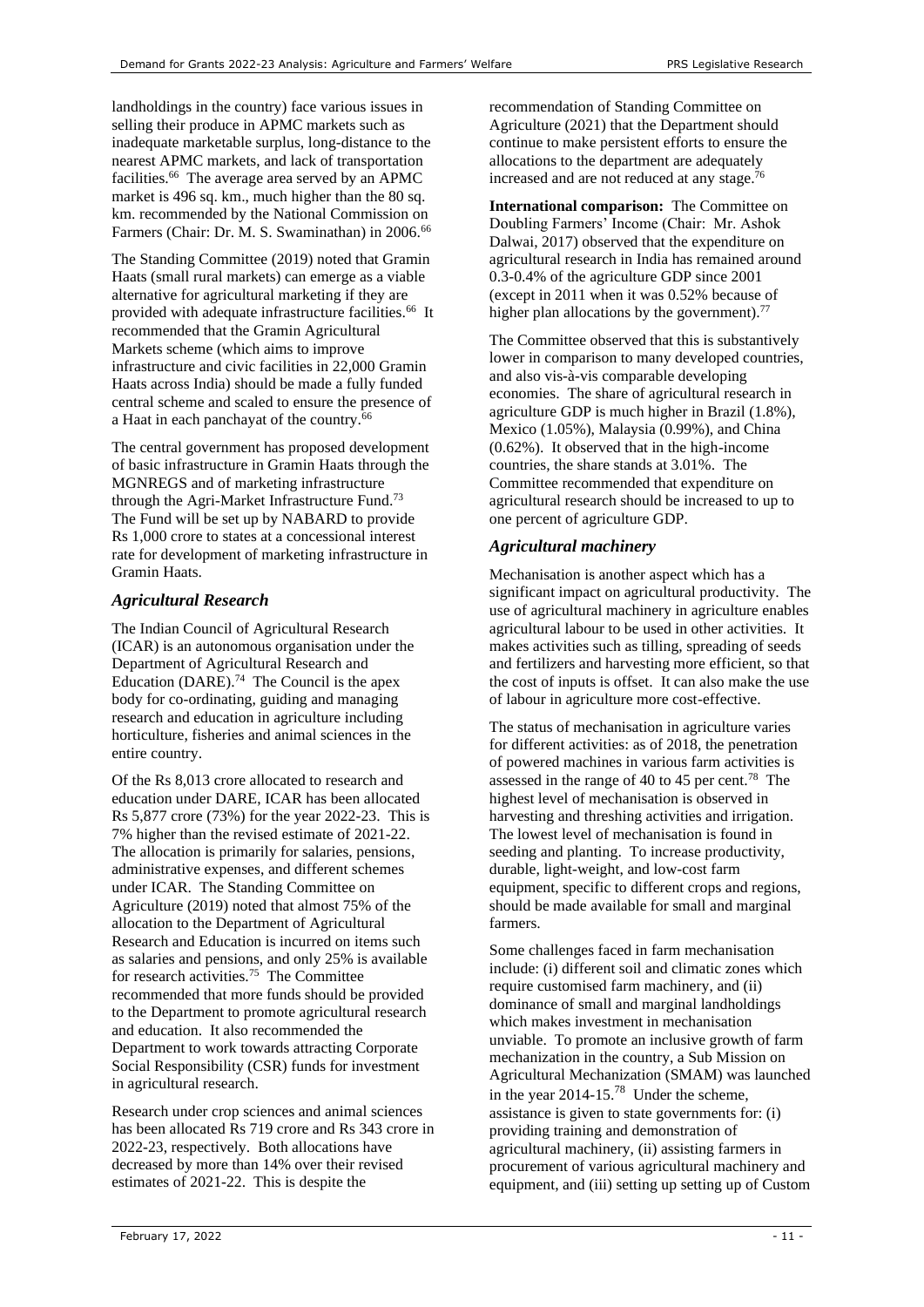Centre (CHC). During 2014-15 to 2020-21, a total of 27,828 CHC were established under the SMAM scheme.[78](#page-10-0) The Government has also developed and launched Multi lingual Mobile App called Farm Machinery Solutions (FARMS) which helps the farmers in getting rented farm machinery and implements through CHC in their area.

## **Annexure**

### *Allocation to major expenditure heads under the Departments*

<span id="page-11-0"></span>

| Table 8: Allocation under the Department of Agriculture, Cooperation and Farmers' Welfare (Rs crore) |                           |                            |                           |                            |                                            |
|------------------------------------------------------------------------------------------------------|---------------------------|----------------------------|---------------------------|----------------------------|--------------------------------------------|
| Item                                                                                                 | 2020-21<br><b>Actuals</b> | 2021-22<br><b>Budgeted</b> | 2021-22<br><b>Revised</b> | 2022-23<br><b>Budgeted</b> | % change in BE 2022-<br>23 over RE 2021-22 |
| <b>PM-KISAN</b>                                                                                      | 60,990                    | 65,000                     | 67,500                    | 68,000                     | 1%                                         |
| Interest subsidy for short-term credit to farmers/<br>Modified Interest Subvention Scheme (MISS)#    | 17.790                    | 19,468                     | 18,142                    | 19,500                     | 7%                                         |
| Pradhan Mantri Fasal Bima Yojana                                                                     | 14.161                    | 16.000                     | 15,989                    | 15,500                     | $-3%$                                      |
| Pradhan Mantri Krishi Sinchai Yojana (Per Drop<br>More Crop)                                         | 2,562                     | 4,000                      | 2,000                     | -                          |                                            |
| Market Intervention Scheme and Price Support<br>Scheme (MIS-PSS)                                     | 1.358                     | 1.501                      | 3.596                     | 1,500                      | $-58%$                                     |
| Agriculture Infrastructure Fund                                                                      | 22                        | 900                        | 200                       | 500                        | 150%                                       |
| Formation and Promotion of 10,000 Farmer<br><b>Producer Organisations</b>                            | 241                       | 700                        | 250                       | 500                        | 100%                                       |
| Green Revolution/ RKVY and Krishionnati Yojana                                                       | 9,748                     | 13,408                     | 8,889                     | 17,616                     | 98%                                        |
| Department                                                                                           | 1,08,273                  | 1,23,018                   | 1,18,294                  | 1,24,000                   | $-4%$                                      |

*Note: Expenditure and estimates of Rashtriya Krishi Vikas Yojna for 2020-22 were allocated as a part of Green Revolution.*

*\*: RKVY and Krishionnati Yojana for 2022-23 includes the merged schemes of National Project on Soil Health and Fertility, Sub-Mission* 

on Agriculture Mechanisation, National Project on Agro- Forestry etc. moved from Green Revolution.<br>#:The Interest Subsidy for short-term credit to farmers has been discontinued in 2022-23. Instead, the Modified Interest S *has been launched in 2022-23.* 

Sources: Demand no. 1, Expenditure Budget, Union Budget 2022-23; PRS.

#### <span id="page-11-1"></span>**Table 9: Allocation under the Department of Agricultural Research and Education (Rs crore)**

| Item                                    | 2020-21 Actuals | 2021-22 Budgeted | <b>2021-22 Revised</b> | 2022-23 Budgeted | % change in BE<br>2022-23 over RE<br>2021-22 |
|-----------------------------------------|-----------------|------------------|------------------------|------------------|----------------------------------------------|
| <b>ICAR headquarters</b>                | 4,985           | 5,322            | 5,561                  | 5,877            | 6%                                           |
| Crop sciences                           | 805             | 968              | 840                    | 719              | $-14%$                                       |
| Agricultural<br>education               | 526             | 613              | 553                    | 455              | $-18%$                                       |
| Central agricultural<br>universities    | 428             | 471              | 563                    | 599              | 6%                                           |
| Animal and<br><b>Fisheries sciences</b> | 400             | 462              | 400                    | 343              | $-14%$                                       |
| <b>Department</b>                       | 7.554           | 8,514            | 8,514                  | 8,514            | 0%                                           |

Sources: Demand no. 2, Expenditure Budget, Union Budget 2022-23; PRS.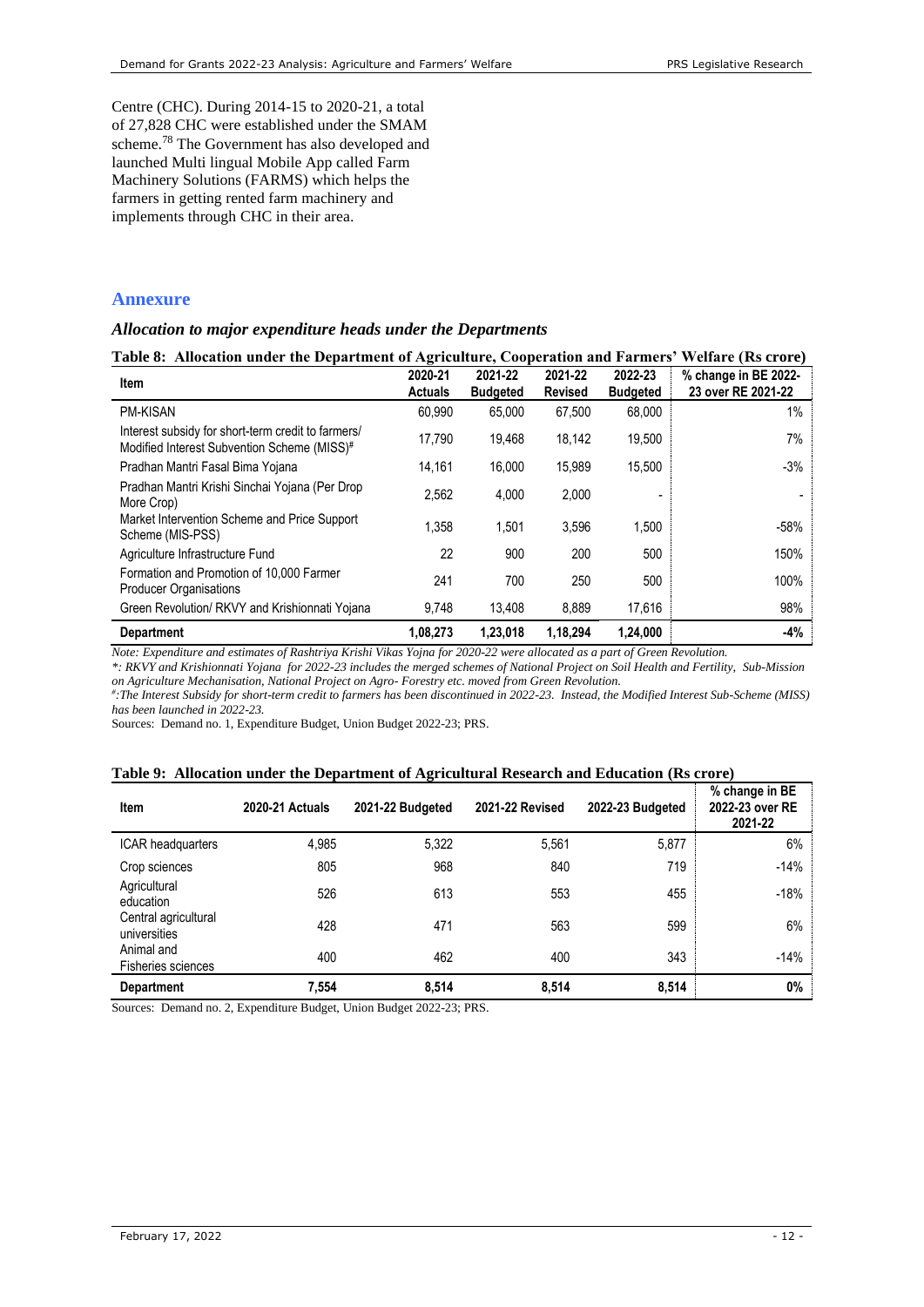| <b>Previous Umbrella Scheme</b>     | <b>Schemes</b>                                                      | <b>New Umbrella Scheme</b>                       |
|-------------------------------------|---------------------------------------------------------------------|--------------------------------------------------|
| <b>Green Revolution</b>             | Information Technology                                              |                                                  |
| <b>Green Revolution</b>             | Integrated Scheme on Agriculture Census and<br><b>Statistics</b>    |                                                  |
| <b>Green Revolution</b>             | Integrated Scheme on Agriculture Marketing                          |                                                  |
| <b>Green Revolution</b>             | National Food Security Mission                                      |                                                  |
| <b>Green Revolution</b>             | Sub- Mission on Seed and Planting Material                          |                                                  |
| <b>Green Revolution</b>             | National Mission on Horticulture                                    | Krishionnati Yojana                              |
| <b>Green Revolution</b>             | National Bamboo Mission                                             |                                                  |
| <b>Green Revolution</b>             | National Mission on Oil Seed and Oil Palm                           |                                                  |
| <b>Green Revolution</b>             | Organic Value Chain Development for North East<br>Region            |                                                  |
| Green Revolution                    | Sub - Mission on Agriculture Extension                              |                                                  |
| <b>Green Revolution</b>             | Integrated Scheme on Agricultural Cooperation                       | Integrated Scheme on<br>Agricultural Cooperation |
| Pradhan Mantri Krishi Sinchai Yojna | Pradhan Mantri Krishi Sinchai Yojana (PMKSY)- Per<br>Drop More Crop |                                                  |
| <b>Green Revolution</b>             | National Project on Soil Health and Fertility                       |                                                  |
| <b>Green Revolution</b>             | Paramparagat Krishi Vikas Yojana                                    | Rashtriya Krishi Vikas Yojna                     |
| <b>Green Revolution</b>             | Rashtriya Krishi Vikas Yojna                                        |                                                  |
| <b>Green Revolution</b>             | Rainfed Area Development and Climate Change                         |                                                  |
| <b>Green Revolution</b>             | Sub- Mission on Agriculture Mechanisation                           |                                                  |
| <b>Green Revolution</b>             | Sub- Mission on Plant Protection and Plant Quarantine               | Moved to Establishment<br>Expenditure            |
| <b>Green Revolution</b>             | National Project on Agro- Forestry                                  | Subsumed in other CSS                            |
| <b>Green Revolution</b>             | National Project on Organic Farming                                 | Moved to Establishment<br>Expenditure            |

Source: Statement 4AA, Expenditure Profile, Union Budget 2022-23; PRS.

## <span id="page-12-0"></span>**Table 11: Components of RKVY in 2022-23 and their allocation across the years (in Rs crore)**

| <b>Scheme</b>                                          | 2021-22 Budgeted | <b>2021-22 Revised</b> | 2022-23 Budgeted         |
|--------------------------------------------------------|------------------|------------------------|--------------------------|
| Rashtriya Krishi Vikas Yojna                           | 3.712            | 2.000                  | 10,433                   |
| Pradhan Mantri Krishi Sinchai Yojana (PMKSY)- Per Drop |                  |                        |                          |
| More Crop                                              | 4.000            | 2.000                  | $\overline{\phantom{a}}$ |
| National Project on Soil Health and Fertility          | 315              | 100                    | $\overline{\phantom{a}}$ |
| Rainfed Area Development and Climate Change            | 180              | 110                    | $\overline{\phantom{a}}$ |
| Sub-Mission on Agriculture Mechanisation               | 1.050            | 850                    | $\overline{\phantom{a}}$ |
| Paramparagat Krishi Vikas Yojana                       | 450              | 100                    | $\overline{\phantom{a}}$ |
| Total                                                  | 9.707            | 5.060                  | 10.433                   |

Sources: Demand no. 1, Expenditure Budget, Union Budget 2022-23; PRS.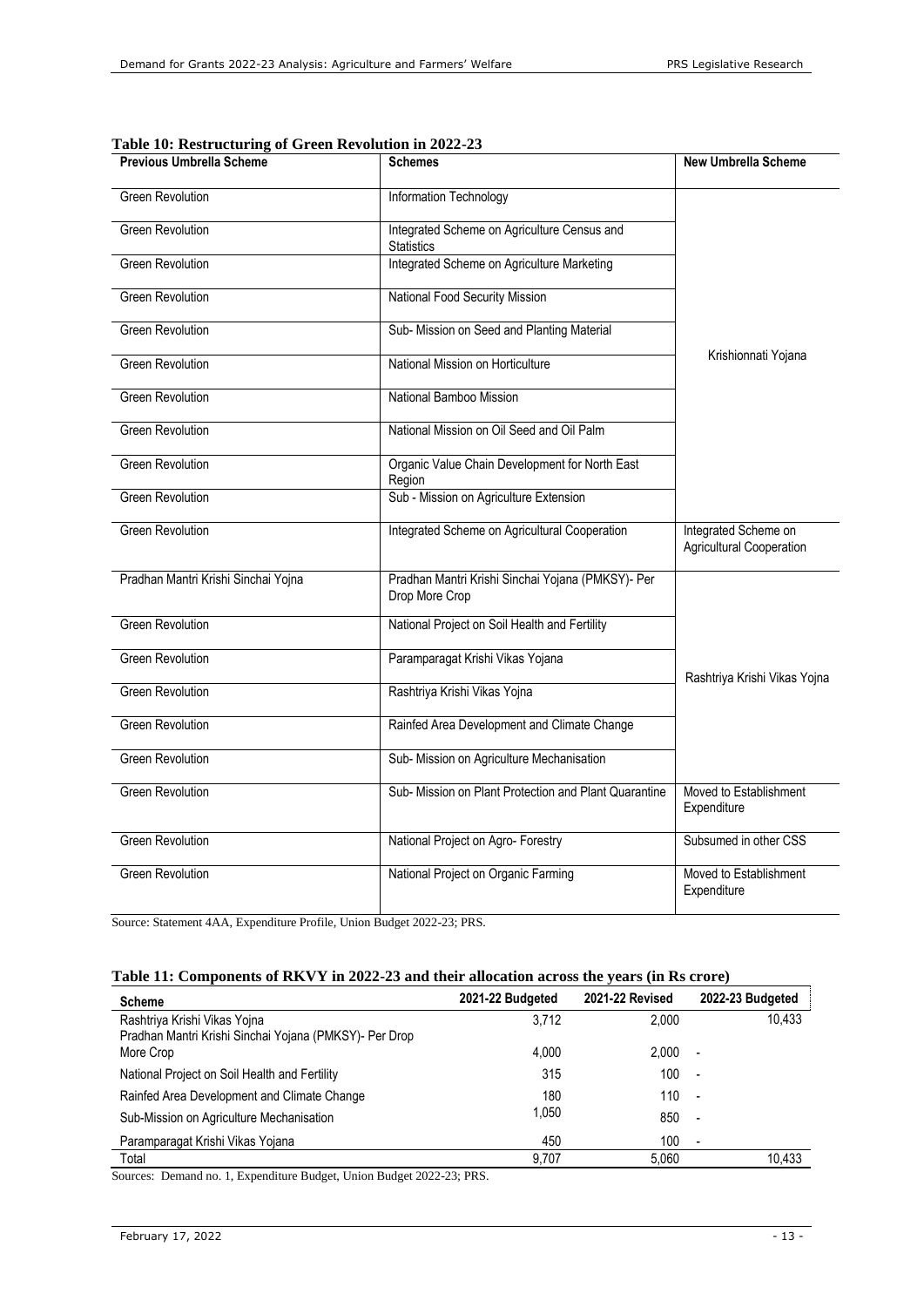| 1001v 120 |          | Consumption of its dissers in terms of $\mathcal{F}_1$ , and it had its may be annot |              |               |
|-----------|----------|--------------------------------------------------------------------------------------|--------------|---------------|
| Year      | Urea (N) | Phosphatic (P)                                                                       | Potassic (K) | Total (N+P+K) |
| 2006-07   | 137.7    | 55.4                                                                                 | 23.3         | 216.5         |
| 2007-08   | 144.2    | 55.1                                                                                 | 26.4         | 225.7         |
| 2008-09   | 150.9    | 65.1                                                                                 | 33.1         | 249.1         |
| 2009-10   | 155.8    | 72.7                                                                                 | 36.3         | 264.9         |
| 2010-11   | 165.6    | 80.5                                                                                 | 35.1         | 281.2         |
| 2011-12   | 173.0    | 79.1                                                                                 | 25.8         | 277.9         |
| 2012-13   | 168.2    | 66.5                                                                                 | 20.6         | 255.4         |
| 2013-14   | 167.5    | 56.3                                                                                 | 21.0         | 244.8         |
| 2014-15   | 169.4    | 60.9                                                                                 | 25.3         | 255.8         |
| 2015-16   | 173.7    | 69.8                                                                                 | 24.0         | 267.5         |
| 2016-17   | 167.4    | 67.1                                                                                 | 25.1         | 259.5         |
| 2017-18   | 169.6    | 68.5                                                                                 | 27.8         | 265.9         |
| 2018-19   | 176.3    | 69.7                                                                                 | 27.8         | 273.8         |
| 2019-20   | 191.0    | 76.6                                                                                 | 26.1         | 293.7         |

### *Consumption of Fertilisers*

## <span id="page-13-1"></span>**Table 12: Consumption of fertilisers in terms of N, P, and K nutrients (in lakh tonnes)**

Sources: Agricultural Statistics at a Glance 2020, Ministry of Agriculture and Farmers' Welfare; PRS.

#### <span id="page-13-0"></span>**Table 13: Import, production, and consumption of fertilisers (in lakh metric tonne)**

| Year              | Urea | <b>DAP</b> | <b>MOP</b>               | <b>NPK-S</b> | <b>SSP</b> | <b>Total</b> |  |  |  |
|-------------------|------|------------|--------------------------|--------------|------------|--------------|--|--|--|
| <b>Production</b> |      |            |                          |              |            |              |  |  |  |
| 2017-18           | 240  | 47         | $\blacksquare$           | 88           | 39         | 414          |  |  |  |
| 2018-19           | 240  | 39         | $\blacksquare$           | 95           | 41         | 415          |  |  |  |
| 2019-20           | 245  | 46         | $\overline{\phantom{a}}$ | 96           | 43         | 429          |  |  |  |
| 2020-21*          | 210  | 34         | -                        | 85           | 41         | 370          |  |  |  |
| Import            |      |            |                          |              |            |              |  |  |  |
| 2017-18           | 60   | 43         | 35                       | 5            | ۰          | 142          |  |  |  |
| 2018-19           | 76   | 69         | 30                       | 7            | ۰          | 183          |  |  |  |
| 2019-20           | 92   | 54         | 29                       | 9            |            | 184          |  |  |  |
| 2020-21*          | 98   | 57         | 33                       | 15           | ۰          | 203          |  |  |  |
| Consumption       |      |            |                          |              |            |              |  |  |  |
| 2017-18           | 303  | 90         | 30                       | 91           | 54         | 568          |  |  |  |
| 2018-19           | 320  | 95         | 27                       | 96           | 43         | 582          |  |  |  |
| 2019-20           | 337  | 101        | 28                       | 105          | 44         | 615          |  |  |  |
| 2020-21*          | 305  | 108        | 28                       | 106          | 40         | 587          |  |  |  |

Note: \* Figures for 2020-21 is up to January 2021. DAP stands for Di-Ammonium Phosphate, MOP stands for Muriate of Potash, NPK-S stands for Nitrogen, Phosphorus and Potassium-S , SSP stands for Single Super Phosphate-Powder. Source: Report no. 20, Standing Committee On Chemicals & Fertilizers (2020-21): 'Demands for Grants (2020-21)', Lok Sabha, March 17, 2021

<sup>1</sup> Ministry-wise Summary of Budget Provisions, Union Budget 2022-23, [https://www.indiabudget.gov.in/doc/eb/sumsbe.pdf.](https://www.indiabudget.gov.in/doc/eb/sumsbe.pdf)

<sup>2</sup> Demand No. 1, Department of Agriculture, Cooperation and Farmers' Welfare, Expenditure Budget, Union Budget 2022-23, [https://www.indiabudget.gov.in/doc/eb/sbe1.pdf.](https://www.indiabudget.gov.in/doc/eb/sbe1.pdf) 

<sup>3</sup> Demand No. 2, Department of Agricultural Research and Education, Expenditure Budget, Union Budget 2022-23, [https://www.indiabudget.gov.in/doc/eb/sbe2.pdf.](https://www.indiabudget.gov.in/doc/eb/sbe2.pdf)

<sup>4</sup> Report no. 23, Standing Committee on Agriculture: 'Demand for Grants (2021-22), Department of Agriculture, Cooperation and Farmers' Welfare', Lok Sabha, March 2021,

http://164.100.47.193/lsscommittee/Agriculture,%20Animal%20Husbandry%20and%20Food%20Processing/17\_Agriculture\_24.pdf. <sup>5</sup> Operational Guidelines of "Pradhan Mantri Kisan Samman Nidhi (PM-KISAN)", Ministry of Agriculture and Farmers Welfare, [http://agricoop.gov.in/sites/default/files/operational\\_GuidePM.pdf.](http://agricoop.gov.in/sites/default/files/operational_GuidePM.pdf)

<sup>6</sup> "PM-KISAN Scheme extension to include all eligible farmer families irrespective of the size of landholdings", Press Information Bureau, Cabinet, May 31, 2019.

<sup>7</sup> Starred Question no. 43, Lok Sabha, December 12, 2021, [http://loksabhaph.nic.in/Questions/QResult15.aspx?qref=31718&lsno=17.](http://loksabhaph.nic.in/Questions/QResult15.aspx?qref=31718&lsno=17)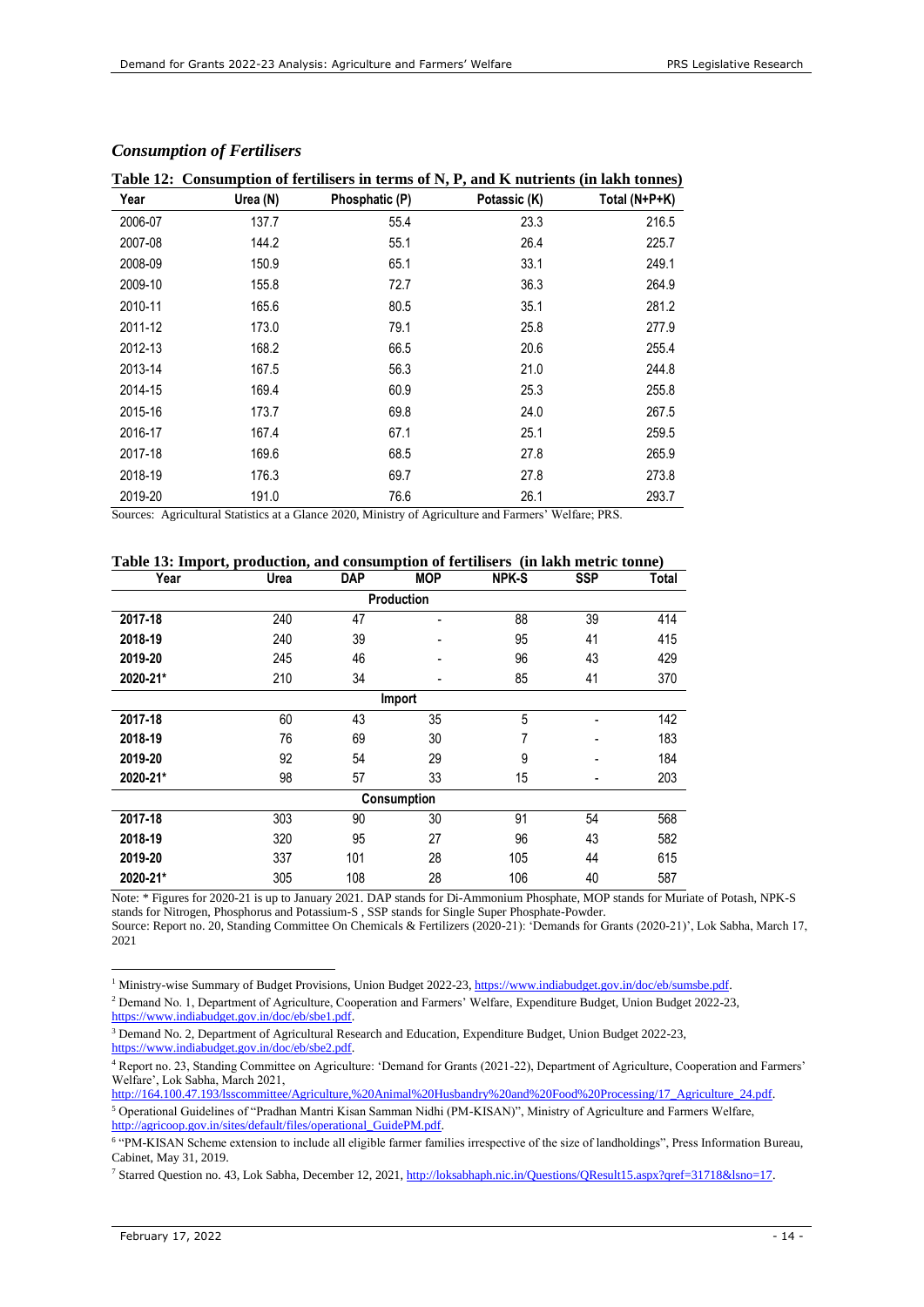<sup>8</sup> PM-KISAN scheme dashboard, Ministry of Agriculture and Farmers' Welfare, as on February 10, 2022[, https://pmkisan.gov.in/.](https://pmkisan.gov.in/) 9 Report no. 31, Standing Committee on Agriculture: 'Demand for Grants (2021-22), Department of Agriculture, Cooperation and Farmers'

Welfare', Lok Sabha, December 2021,

[http://164.100.47.193/lsscommittee/Agriculture,%20Animal%20Husbandry%20and%20Food%20Processing/17\\_Agriculture\\_Animal\\_Husb](http://164.100.47.193/lsscommittee/Agriculture,%20Animal%20Husbandry%20and%20Food%20Processing/17_Agriculture_Animal_Husbandry_and_Food_Processing_31.pdf) [andry\\_and\\_Food\\_Processing\\_31.pdf.](http://164.100.47.193/lsscommittee/Agriculture,%20Animal%20Husbandry%20and%20Food%20Processing/17_Agriculture_Animal_Husbandry_and_Food_Processing_31.pdf) 

<sup>10</sup> Report no. 9, Standing Committee on Agriculture: 'Demand for Grants (2020-21), Department of Agriculture, Cooperation and Farmers' Welfare', Lok Sabha, March 2020, http://164.100.47.193/lsscommittee/Agriculture/17\_Agriculture\_9.pdf

<sup>11</sup> "March of Agriculture since Independence and Growth Trends", Report of the Committee on Doubling Farmers' Income, Ministry of Agriculture and Farmers Welfare, August 2017[, http://farmer.gov.in/imagedefault/DFI/DFI%20Volume%201.pdf.](http://farmer.gov.in/imagedefault/DFI/DFI%20Volume%201.pdf)

<sup>12</sup> Revised guidelines, Rashtriya Krishi Vikas Yojana, Department of Agriculture, Cooperation and Farmers' Welfare,

[https://rkvy.nic.in/static/download/pdf/RKVY\\_14th\\_Fin.\\_Comm.pdf.](https://rkvy.nic.in/static/download/pdf/RKVY_14th_Fin._Comm.pdf)

<sup>13</sup>Awareness on Agri-Business Incubation, , Press Information Bureau, Ministry of Agriculture and Farmers Welfare, February 12, 2022. <sup>14</sup> F. No. 7-1/2020-RKVY, Ministry of Agriculture and Farmer's Welfare, January 2020,

[https://rkvy.nic.in/static//download/cirlular\\_notifications/Imp\\_of\\_RKVY-20-21.pdf](https://rkvy.nic.in/static/download/cirlular_notifications/Imp_of_RKVY-20-21.pdf)

 $15$ No. 5-l/2021-RKVY, Ministry of Agriculture and Farmer's Welfare, May 2021,

[http://rkvy.nic.in/static//download/cirlular\\_notifications/Admn\\_aprvl\\_2021-22.pdf.](http://rkvy.nic.in/static/download/cirlular_notifications/Admn_aprvl_2021-22.pdf)

<sup>16</sup> Annual report 2020-21, Ministry of Agrilculture and Farmer's Welfare,

[https://agricoop.nic.in/sites/default/files/Web%20copy%20of%20AR%20%28Eng%29\\_7.pdf](https://agricoop.nic.in/sites/default/files/Web%20copy%20of%20AR%20%28Eng%29_7.pdf)

<sup>17</sup> Year End Review: 2021- Ministry of Agriculture and Farmers Welfare, Press Information Bureau, Ministry of Agriculture and Farmers Welfare ,December 2021.

<sup>18</sup> "Soil health card Scheme Completes 5 years on 19-2-2020", Press Information Bureau, Ministry of Agriculture and Farmers' Welfare, February 17, 2020.

<sup>9</sup> Website of the Soil Health Card scheme, Ministry of Agriculture and Farmers' Welfare, as on February 12, 2022, [https://www.soilhealth.dac.gov.in/.](https://www.soilhealth.dac.gov.in/)

<sup>20</sup>Soil Health Card Scheme, Press information Bureau, Ministry of Agriculture and Farmers' Welfare, November 30, 2021.

<sup>21</sup> "Pradhan Mantri Fasal Bima Yojana (PMFBY), Ministry of Agriculture[, http://agricoop.nic.in/imagedefault/whatsnew/sch\\_eng.pdf;](http://agricoop.nic.in/imagedefault/whatsnew/sch_eng.pdf) "Cabinet approves New Crop Insurance Scheme – Pradhan Mantri Fasal Bima Yojana", Press Information Bureau, Ministry of Agriculture, January 13, 2016.

<sup>22</sup> Report no. 6, Standing Committee on Agriculture: 'Demand for Grants (2019-20), Department of Agriculture, Cooperation and Farmers' Welfare', Lok Sabha, December 2019[, http://164.100.47.193/lsscommittee/Agriculture/17\\_Agriculture\\_6.pdf.](http://164.100.47.193/lsscommittee/Agriculture/17_Agriculture_6.pdf)

 $23$  Lok Sabha Unstarred Question No. 97, Ministry of Agriculture and Farmers' Welfare, February 2, 2021, [http://164.100.24.220/loksabhaquestions/annex/175/AU97.pdf.](http://164.100.24.220/loksabhaquestions/annex/175/AU97.pdf)

<sup>24</sup> Report no. 29, Standing Committee on Agriculture: 'Demand for Grants (2021-22), Department of Agriculture, Cooperation and Farmers' Welfare', Lok Sabha, December 2021[, http://164.100.47.193/lsscommittee/Agriculture/17\\_Agriculture\\_29.pdf.](http://164.100.47.193/lsscommittee/Agriculture/17_Agriculture_29.pdf)

<sup>25</sup> Report no. 35, Standing Committee on Agriculture: 'Demand for Grants (2017-18), Department of Agriculture, Cooperation and Farmers' Welfare', Lok Sabha, March 2017[, http://164.100.47.193/lsscommittee/Agriculture/16\\_Agriculture\\_35.pdf.](http://164.100.47.193/lsscommittee/Agriculture/16_Agriculture_35.pdf)

<sup>26</sup> Report no. 17, Standing Committee on Agriculture: Action taken by the government on the report: 'Demand for Grants (2019-20), Department of Agriculture, Cooperation and Farmers' Welfare', Lok Sabha, February 2021,

[http://164.100.47.193/lsscommittee/Agriculture/17\\_Agriculture\\_17.pdf.](http://164.100.47.193/lsscommittee/Agriculture/17_Agriculture_17.pdf)

 $^{27}$ Statement 4.2, First Revised Estimates Of National Income, Consumption Expenditure, Saving And Capital Formation For 2020-21, [https://static.pib.gov.in/WriteReadData/specificdocs/documents/2022/jan/doc202213111301.pdf.](https://static.pib.gov.in/WriteReadData/specificdocs/documents/2022/jan/doc202213111301.pdf)

<sup>28</sup> First Advance Estimates of National Income 2021-22, National Statistical Office,

[https://mospi.gov.in/documents/213904/416359/Press%20Note%20FAE%202021-22m1641557278684.pdf/d4df7f8c-779a-ed1c-9d6b-](https://mospi.gov.in/documents/213904/416359/Press%20Note%20FAE%202021-22m1641557278684.pdf/d4df7f8c-779a-ed1c-9d6b-146064dc63ba)[146064dc63ba.](https://mospi.gov.in/documents/213904/416359/Press%20Note%20FAE%202021-22m1641557278684.pdf/d4df7f8c-779a-ed1c-9d6b-146064dc63ba)

<sup>29</sup> "Status of Farmers' Income: Strategies for Accelerated Growth", Report of the Committee on Doubling Farmers' Income, Ministry of Agriculture and Farmers Welfare, August 2017[, http://farmer.gov.in/imagedefault/DFI/DFI%20Volume%202.pdf.](http://farmer.gov.in/imagedefault/DFI/DFI%20Volume%202.pdf)

<sup>30</sup> "Cabinet approves Interest Subvention to banks on short-Term crop loans to farmers", Press Information Bureau, Ministry of Agriculture and Farmers' Welfare, June 14, 2017.

<sup>31</sup> Report of the Committee on Medium-term Path on Financial Inclusion, Reserve Bank of India, December 2015,

[https://rbidocs.rbi.org.in/rdocs/PublicationReport/Pdfs/FFIRA27F4530706A41A0BC394D01CB4892CC.PDF.](https://rbidocs.rbi.org.in/rdocs/PublicationReport/Pdfs/FFIRA27F4530706A41A0BC394D01CB4892CC.PDF) 

 $32$  Capital Adequacy in Indian Agriculture: A Riposte, Reserve Bank of India,

[https://www.rbi.org.in/scripts/bs\\_viewcontent.aspx?Id=1911#:~:text=Capital%20formation%20through%20investment%20in,land%20and](https://www.rbi.org.in/scripts/bs_viewcontent.aspx?Id=1911#:~:text=Capital%20formation%20through%20investment%20in,land%20and%20labour%2C%20more%20productively) [%20labour%2C%20more%20productively.](https://www.rbi.org.in/scripts/bs_viewcontent.aspx?Id=1911#:~:text=Capital%20formation%20through%20investment%20in,land%20and%20labour%2C%20more%20productively) 

<sup>33</sup> Report of the Internal Working Group to Revisit the Existing Priority Sector Lending Guidelines, Reserve Bank of India, March 2, 2015, [https://rbidocs.rbi.org.in/rdocs/PublicationReport/Pdfs/PSGRE020315.pdf.](https://rbidocs.rbi.org.in/rdocs/PublicationReport/Pdfs/PSGRE020315.pdf) 

<sup>34</sup> Report no. 19, Standing Committee on Agriculture: Action taken by the government on the report: 'Demand for Grants (2020-21), Department of Agriculture, Cooperation and Farmers' Welfare', Lok Sabha, February 2021,

[http://164.100.47.193/lsscommittee/Agriculture/17\\_Agriculture\\_19.pdf.](http://164.100.47.193/lsscommittee/Agriculture/17_Agriculture_19.pdf)

<sup>35</sup> "Input Management for Resource Use Efficiency and Total Factor Productivity", Report of the Committee on Doubling Farmers' Income, Volume 7, Ministry of Agriculture and Farmers' Welfare, March 2018, [https://farmer.gov.in/imagedefault/DFI/DFI%20Volume%207.pdf.](https://farmer.gov.in/imagedefault/DFI/DFI%20Volume%207.pdf)  <sup>36</sup> "Setting up of Agriculture Infrastructure Fund", Press Information Bureau, Ministry of Agriculture and Farmers' Welfare, September 18, 2020.

 $37$  Scheme Guidelines for Central Sector Scheme of Financing Facility under "Agriculture Infrastructure Fund", Ministry of Agriculture & Farmers' Welfare, [https://agricoop.nic.in/sites/default/files/FINALSchemeGuidelinesAIF%20%282%29.pdf.](https://agricoop.nic.in/sites/default/files/FINALSchemeGuidelinesAIF%20%282%29.pdf)

<sup>38</sup> Agriculture Census 2015-16, Ministry of Agriculture and Farmers Welfare, September 2018,

[https://agcensus.nic.in/document/agcen1516/T1\\_ac\\_2015\\_16.pdf.](https://agcensus.nic.in/document/agcen1516/T1_ac_2015_16.pdf)

<sup>39</sup> Committee on Comprehensive Financial Services for Small Businesses and Low-Income Households, Reserve Bank of India, January 2016[, https://rbidocs.rbi.org.in/rdocs/PublicationReport/Pdfs/CFS070114RFL.pdf.](https://rbidocs.rbi.org.in/rdocs/PublicationReport/Pdfs/CFS070114RFL.pdf) 

<sup>40</sup> Report of the Internal Working Group to Review Agricultural Credit, Reserve Bank of India, September 2019,

[https://rbidocs.rbi.org.in/rdocs/PublicationReport/Pdfs/WGREPORT101A17FBDC144237BD114BF2D01FF9C9.PDF.](https://rbidocs.rbi.org.in/rdocs/PublicationReport/Pdfs/WGREPORT101A17FBDC144237BD114BF2D01FF9C9.PDF)

<sup>41</sup> The National Food Security Act, 2013, India Code, Ministry of Law and Justice, as on February 11, 2022, [https://www.indiacode.nic.in/bitstream/123456789/2113/1/201320.pdf.](https://www.indiacode.nic.in/bitstream/123456789/2113/1/201320.pdf)

 $42 \text{ }$ Commission for Agricultural Costs and Prices, Ministry of Agriculture and Farmers' Welfare, https://cacp.dacnet.nic.in/content.aspx?pid=3